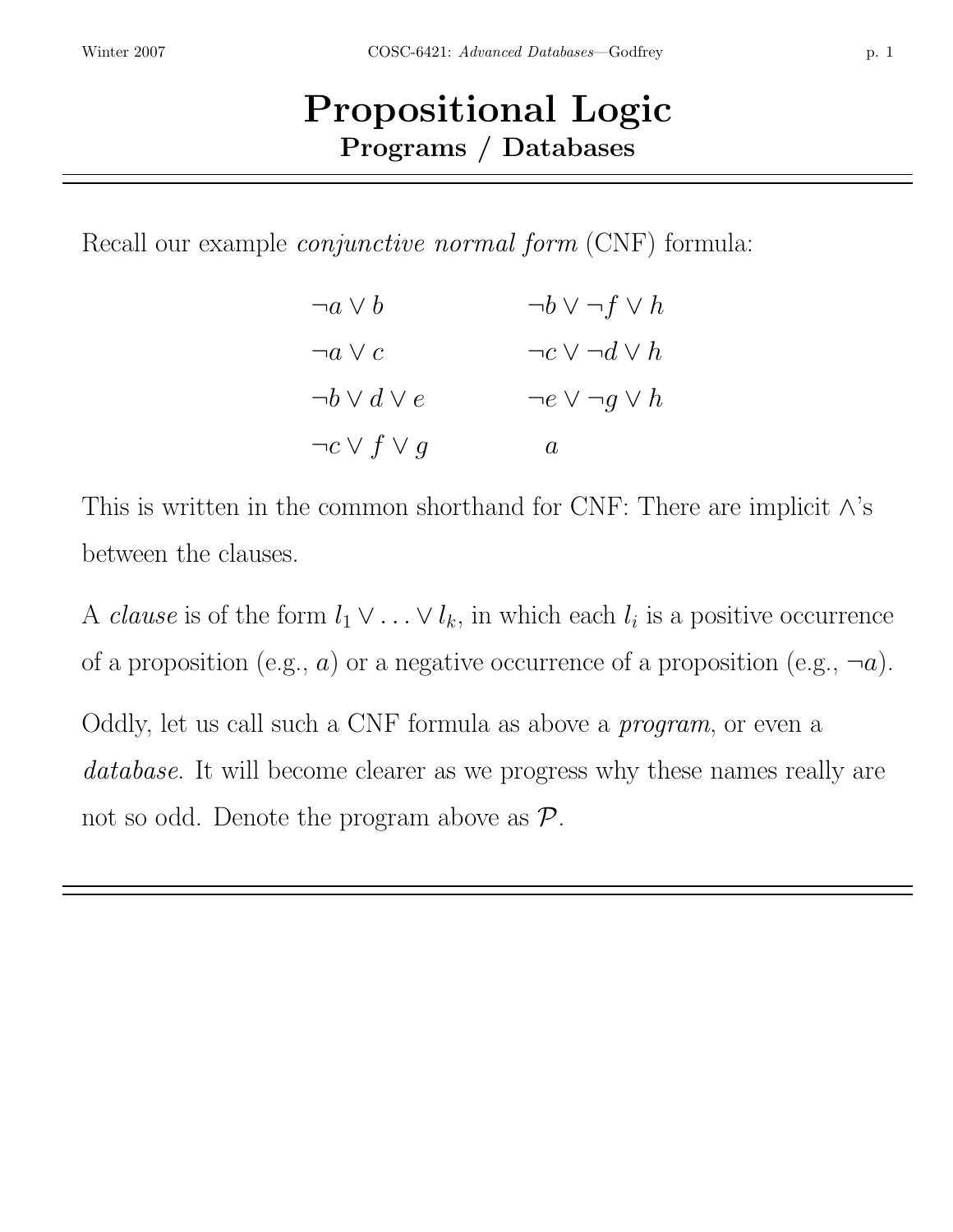## Propositional Logic **Queries**

Prove  $h$  from  $\mathcal{P}$ .

In other words, we are asking the *query*, is h true, given that  $P$  is true?

What does this query mean? It means for us to show that  $h$  logically follows from  $P$ .

There are several approaches to do this.

- Model Theory Approach: Show that in any situation in which  $P$  is *true*, h is also *true*.
- Proof Theory Approach: Show that there is a sequence of *inference* steps that lead from the premise  $P$  to the conclusion h.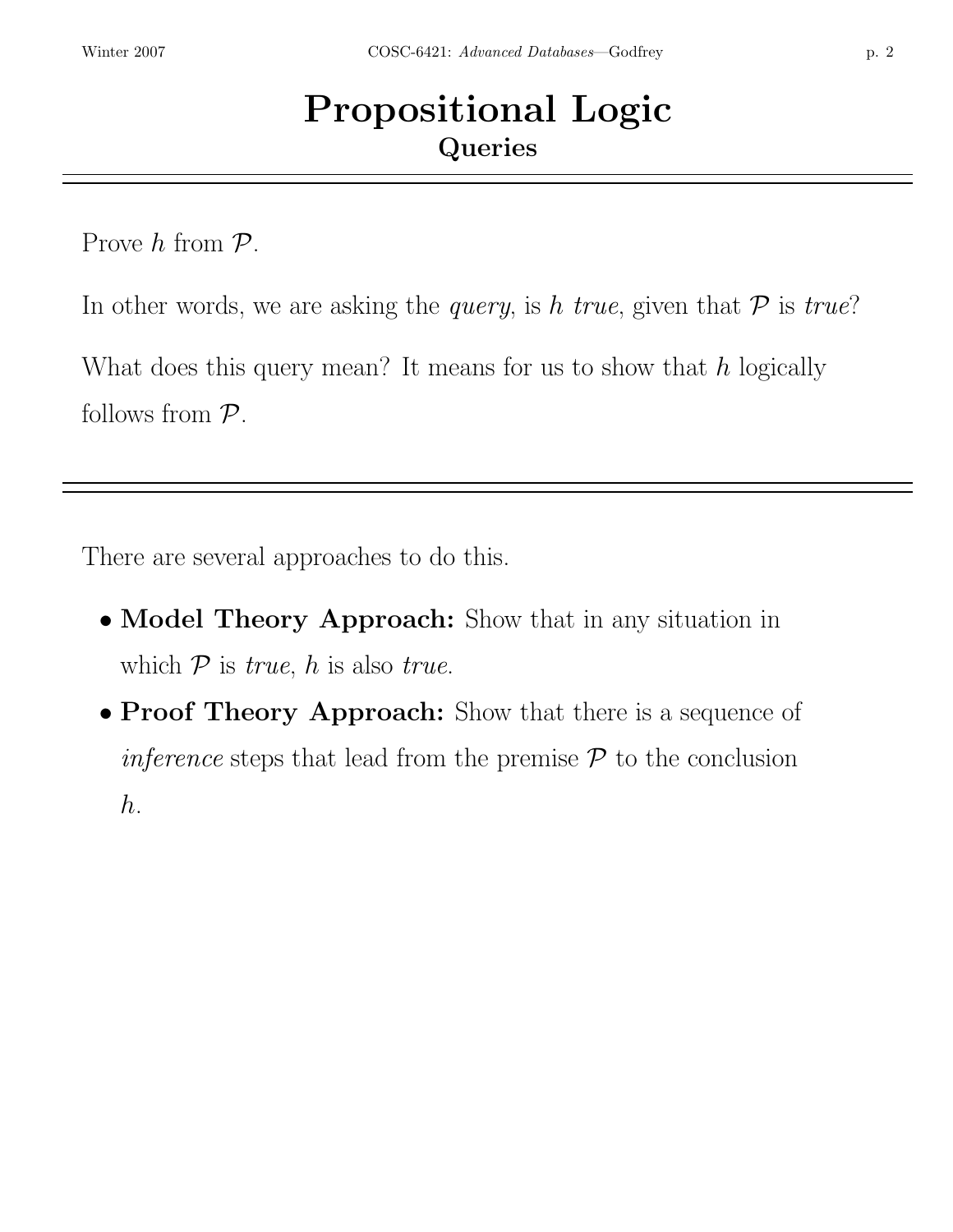## The Example Simplified

Let us simplify our example  $P$  some so we do not have to work as hard.

| $\neg a \vee b$        | $\neg b \vee \neg f \vee h$ |
|------------------------|-----------------------------|
| $\neg a \vee c$        | $\neg c \vee \neg d \vee h$ |
| $\neg b \vee d \vee e$ | $\neg e \vee \neg g \vee h$ |
| $\neg c \vee f \vee g$ | $\boldsymbol{a}$            |

Does a have to be true for  $P$  to be true? Clearly yes. If a were false,  $P$  is necessarily *false*. So a is true in all situations (in which  $P$  is true). We also easily see then that  $b$  is *true* and that  $c$  is *true*.

So for any clause that contains a positive occurrence of  $a$  (or  $b$  or  $c$ ), we can drop that clause from  $P$  since we now know that clause is *true*.

For any clause that contains  $\neg a$  (or  $\neg b$  or  $\neg c$ ), we can drop the  $\neg a$  (or  $\neg b$ or  $\neg c$ ) from it since we know  $\neg a$  (and  $\neg b$  and  $\neg c$ ) is *false*. (We have to keep the rest of the clause though, because it still could be either *true* or *false*.

Thus our modified program,  $\mathcal{P}'$ , is

$$
d \vee e \qquad \qquad \neg d \vee h
$$
  

$$
f \vee g \qquad \qquad \neg e \vee \neg g \vee h
$$
  

$$
\neg f \vee h
$$

P and  $\mathcal{P}'$ —with a, b, and c as facts in  $\mathcal{P}'$ —are logically equivalent.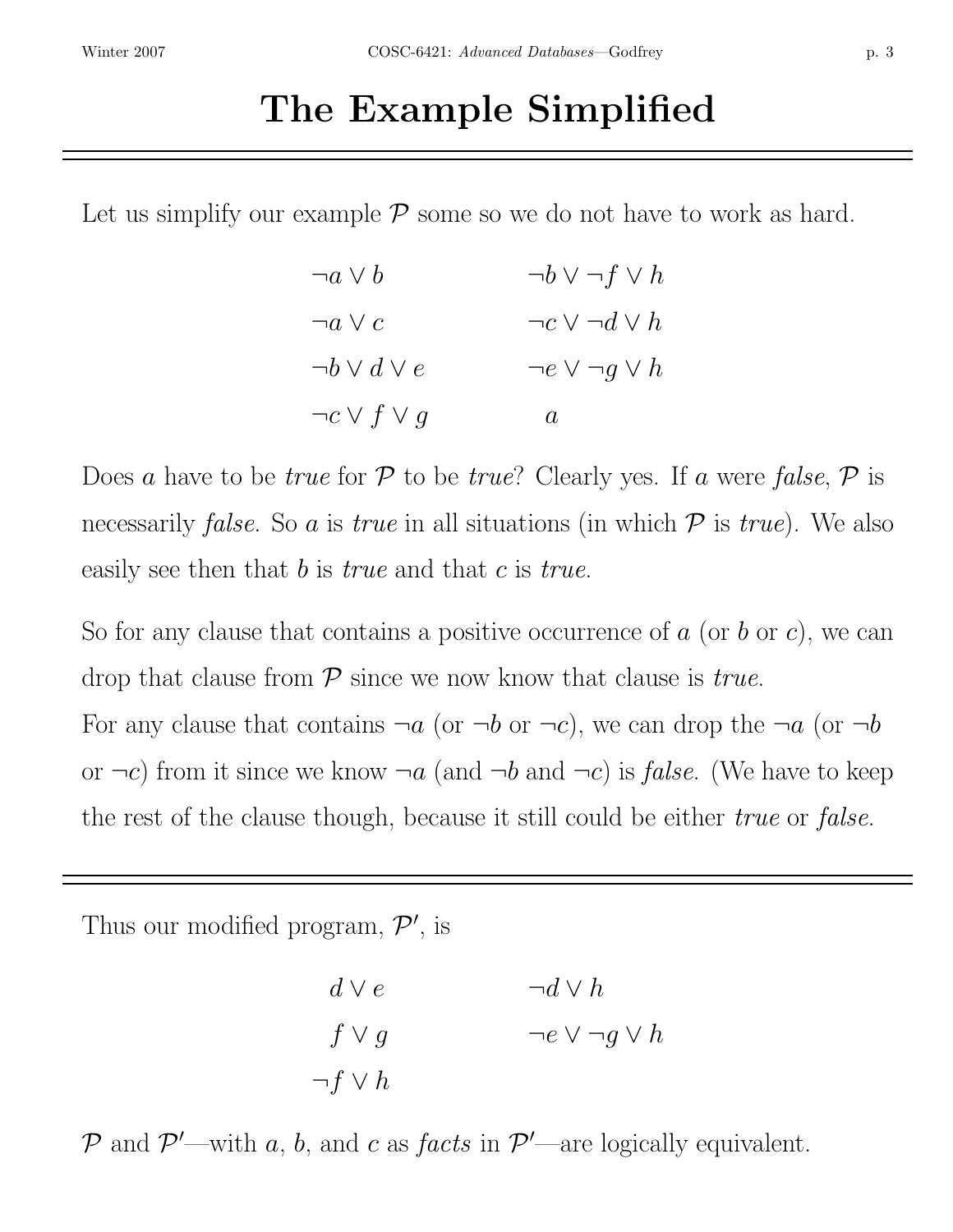We can guess for each proposition whether it is *true* or it is *false*, and see whether that makes  $P$  overall *true* or *false*, with respect to these guesses.

Each possible truth assignment—having assigned each proposition (e.g.,

 $a, \ldots, h$  to true or to false—is called an interpretation.

Any interpretation that renders  $P$  true is called a model of  $P$ .

This is really (so far) just the same as *truth tables*, which show up many places in C.S., E.E., and math.

- h logically follows from  $P$  iff h is true in every model of  $P$ .
- Likewise,  $\neg h$  logically follows from  $P$  iff h is false in every model of  $\mathcal{P}$ .

 $P \models h$  is the fancy way to write that h logically follows from  $P$ .

In our example  $P$ , there are eight propositions:  $a, \ldots, h$ . Therefore, there are  $2^8$ , or 256, interpretations for  $\mathcal{P}$ .

In our  $\mathcal{P}'$ , there are just five propositions,  $d, \ldots, h$ , to interpret, so just  $2^5$ , or 32, interpretations.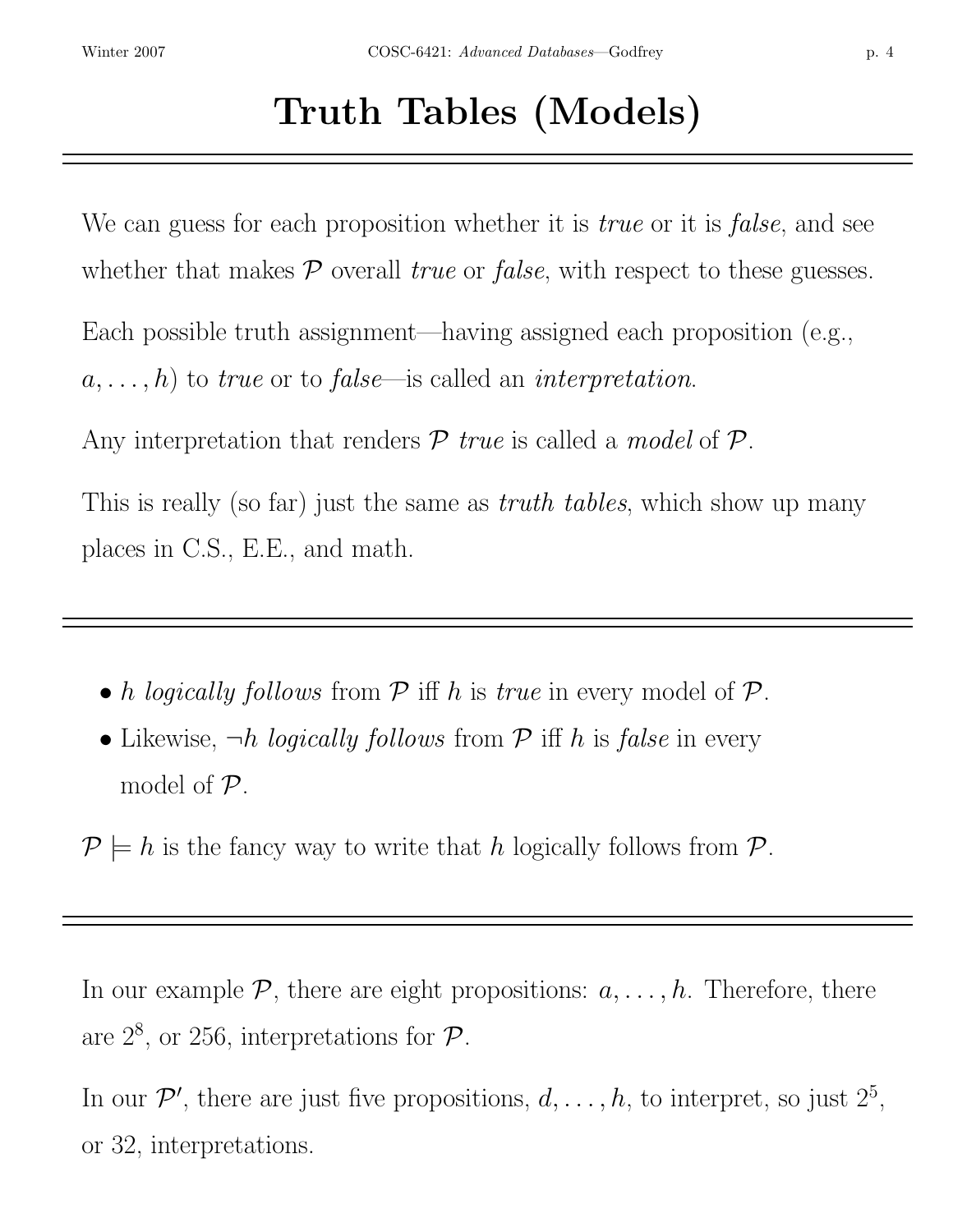Truth Table for  $\mathcal{P}'$ 

| $\#$           | $\rm d$      | $\overline{e}$ | $\mathbf{f}$              | g                         | $\boldsymbol{h}$ | $\mathcal{P}'$ | $\#$ | $\rm d$                   | $\overline{e}$ | $\mathbf f$               | g            | $\boldsymbol{\mathrm{h}}$ | $\mathcal{P}'$ |
|----------------|--------------|----------------|---------------------------|---------------------------|------------------|----------------|------|---------------------------|----------------|---------------------------|--------------|---------------------------|----------------|
| 1              | $\mathbb{T}$ | $\mathbb{T}$   | $\top$                    | $\top$                    | $\mathbb{T}$     | $\mathbb{T}$   | 17   | $\mathbf{F}$              | $\mathbb{T}$   | $\mathbb{T}$              | $\mathbb{T}$ | $\mathbb{T}$              | $\mathbb{T}$   |
| $\overline{2}$ | T            | $\top$         | $\top$                    | T                         | $\mathsf{F}$     | $\mathbf{F}$   | 18   | $\overline{\mathrm{F}}$   | $\top$         | T                         | T            | $\mathsf{F}$              | $\mathbf{F}$   |
| 3              | $\top$       | $\mathbb{T}$   | $\top$                    | F                         | $\top$           | $\top$         | 19   | $\mathbf{F}$              | $\mathbb{T}$   | $\top$                    | $\mathbf{F}$ | $\top$                    | $\mathbb{T}$   |
| 4              | $\top$       | $\mathbb{T}$   | $\top$                    | F                         | $\mathbf{F}$     | $\mathbf{F}$   | 20   | F                         | $\top$         | $\top$                    | $\mathbf{F}$ | $\mathbf{F}$              | $\mathbf{F}$   |
| $\overline{5}$ | $\mathbb{T}$ | $\top$         | $\boldsymbol{\mathrm{F}}$ | $\top$                    | $\mathbb{T}$     | T              | 21   | $\mathbf{F}$              | T              | $\mathbf{F}$              | $\mathbb{T}$ | $\top$                    | T              |
| 6              | $\top$       | $\mathbb{T}$   | $\overline{\mathrm{F}}$   | T                         | $\mathsf{F}$     | F              | 22   | F                         | $\mathbb{T}$   | $\overline{\mathrm{F}}$   | T            | $\mathsf{F}$              | $\mathbf{F}$   |
| $\overline{7}$ | $\top$       | $\top$         | $\overline{F}$            | $\mathbf{F}$              | $\top$           | F              | 23   | F                         | $\top$         | $\mathbf{F}$              | $\mathsf{F}$ | $\top$                    | $\mathbf{F}$   |
| 8              | $\top$       | $\top$         | $\overline{F}$            | $\mathbf{F}$              | $\mathbf{F}$     | F              | 24   | $\mathsf{F}$              | $\top$         | $\mathsf{F}$              | $\mathsf{F}$ | $\mathbf{F}$              | F              |
| 9              | $\top$       | $\mathbf{F}$   | $\top$                    | $\top$                    | $\mathbb{T}$     | $\mathbb{T}$   | 25   | $\boldsymbol{\mathrm{F}}$ | $\mathbf{F}$   | $\top$                    | T            | $\top$                    | $\mathbf{F}$   |
| 10             | $\top$       | $\mathbf{F}$   | $\top$                    |                           | $\mathbf{F}$     | F              | 26   | $\mathbf{F}$              | $\mathbf{F}$   | $\top$                    |              | $\mathsf{F}$              | $\mathbf{F}$   |
| 11             | $\top$       | $\mathbf{F}$   | $\mathbb{T}$              | $\overline{\mathrm{F}}$   | $\top$           | T              | 27   | $\mathbf{F}$              | $\mathbf{F}$   | $\mathbb{T}$              | $\mathsf{F}$ | $\top$                    | F              |
| 12             | T            | $\mathbf{F}$   | $\top$                    | $\mathbf{F}$              | $\mathbf{F}$     | F              | 28   | $\mathbf{F}$              | $\mathbf{F}$   | $\top$                    | $\mathbf{F}$ | $\mathbf{F}$              | $\mathbf{F}$   |
| 13             | $\mathbb{T}$ | $\mathbf{F}$   | $\overline{F}$            | $\top$                    | $\mathbb{T}$     | T              | 29   | $\mathbf{F}$              | $\mathsf{F}$   | $\mathbf{F}$              | $\mathbb{T}$ | $\top$                    | $\mathbf{F}$   |
| 14             | T            | $\mathsf{F}$   | $\overline{\mathrm{F}}$   | T                         | $\mathbf{F}$     | F              | 30   | $\mathbf{F}$              | $\mathsf{F}$   | $\mathbf{F}$              | $\top$       | F                         | $\mathbf{F}$   |
| 15             | $\top$       | $\mathbf{F}$   | $\mathbf{F}$              | $\boldsymbol{\mathrm{F}}$ | $\top$           | F              | 31   | $\boldsymbol{\mathrm{F}}$ | $\mathbf{F}$   | F                         | $\mathbf{F}$ | T                         | $\mathbf{F}$   |
| 16             | T            | $\mathbf{F}$   | F                         | F                         | $\mathbf{F}$     | $\overline{F}$ | 32   | $\boldsymbol{F}$          | $\overline{F}$ | $\boldsymbol{\mathrm{F}}$ | $\mathbf{F}$ | $\boldsymbol{\mathrm{F}}$ | $\mathbf{F}$   |

So nine interpretations—1, 3, 5, 9, 11, 13, 17, 19, and 21—render  $\mathcal{P}'$  as true, and thus are models of  $\mathcal{P}'$ .

Note that  $h$  is *true* in all nine of the models. Therefore,  $h$  logically follows from  $\mathcal{P}'$ .

Since  $P$  and  $P'$  are logically equivalent, h logically follows from  $P$ .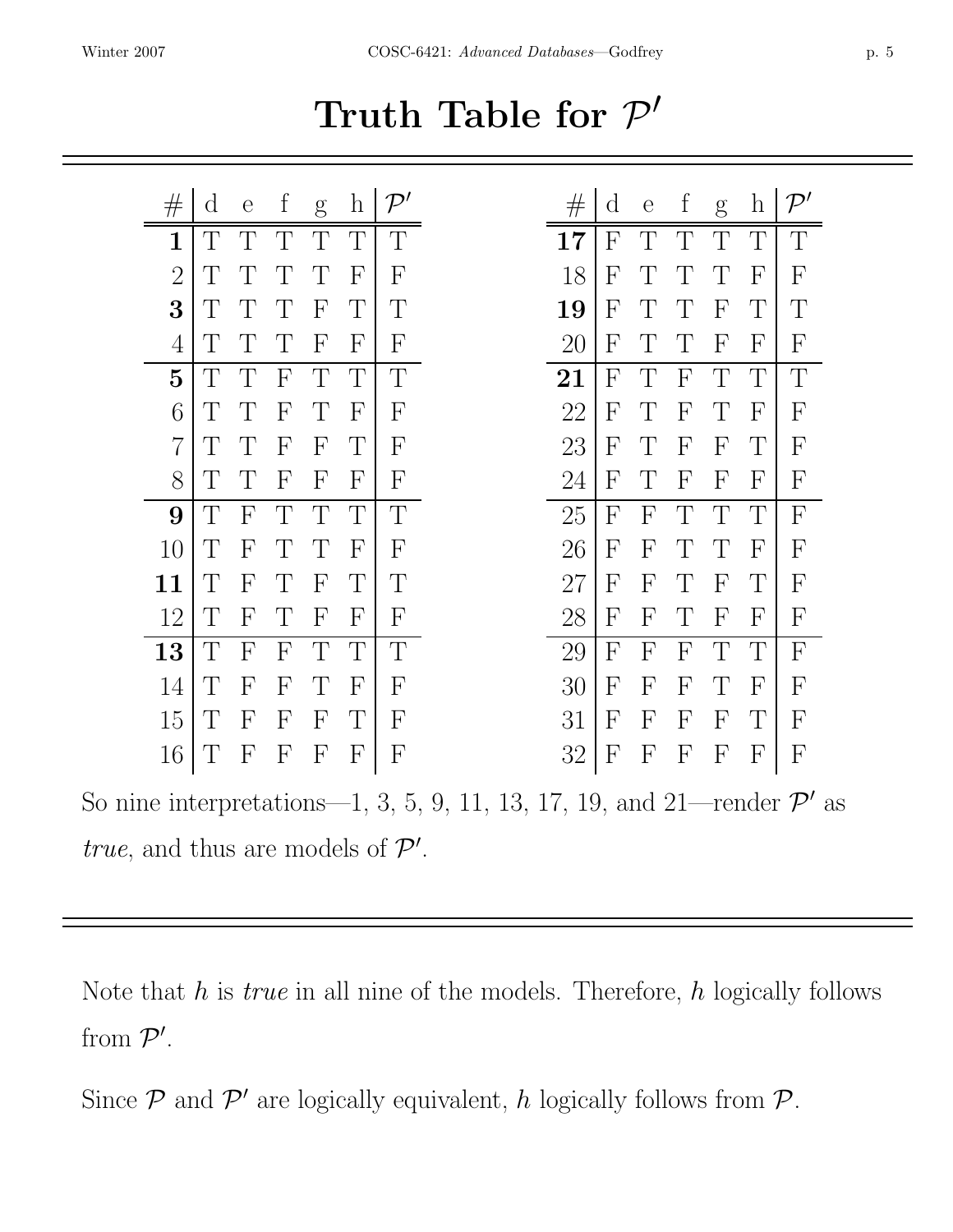## Models as Sets

Traditionally, an *interpretation* is a *subset* of the propositions to be considered *true*, and a *model* is an interpretation that renders  $P$  as *true*.

So the models in our example  $\mathcal{P}'$  are

| 1. $\{d, e, f, g, h\}$ | 4. $\{d, f, g, h\}$ | 7. $\{e, f, g, h\}$ |
|------------------------|---------------------|---------------------|
| 2. $\{d, e, f, h\}$    | 5. $\{d, f, h\}$    | 8. $\{e, f, h\}$    |
| 3. $\{d, e, g, h\}$    | 6. $\{d, g, h\}$    | 9. $\{e, g, h\}$    |

Any proposition that does not appear in a model then is considered to be false with respect to that model. For instance, d is false with respect to model  $#9$ .

Rewording then what it means to logically follow:

- h logically follows from  $P$  iff h is in every model of  $P$ ;
- likewise,  $\neg h$  logically follows from  $P$  iff h is not in any model of  $\mathcal{P}.$

Thus to find the set of all the propositions that logically follow from  $P$ , find the interection of all  $\mathcal{P}$ 's models.

For  $\mathcal{P}'$ , that is  $\{h\}$ .

For our example  $P$ , that would be  $\{a, b, c, h\}$ .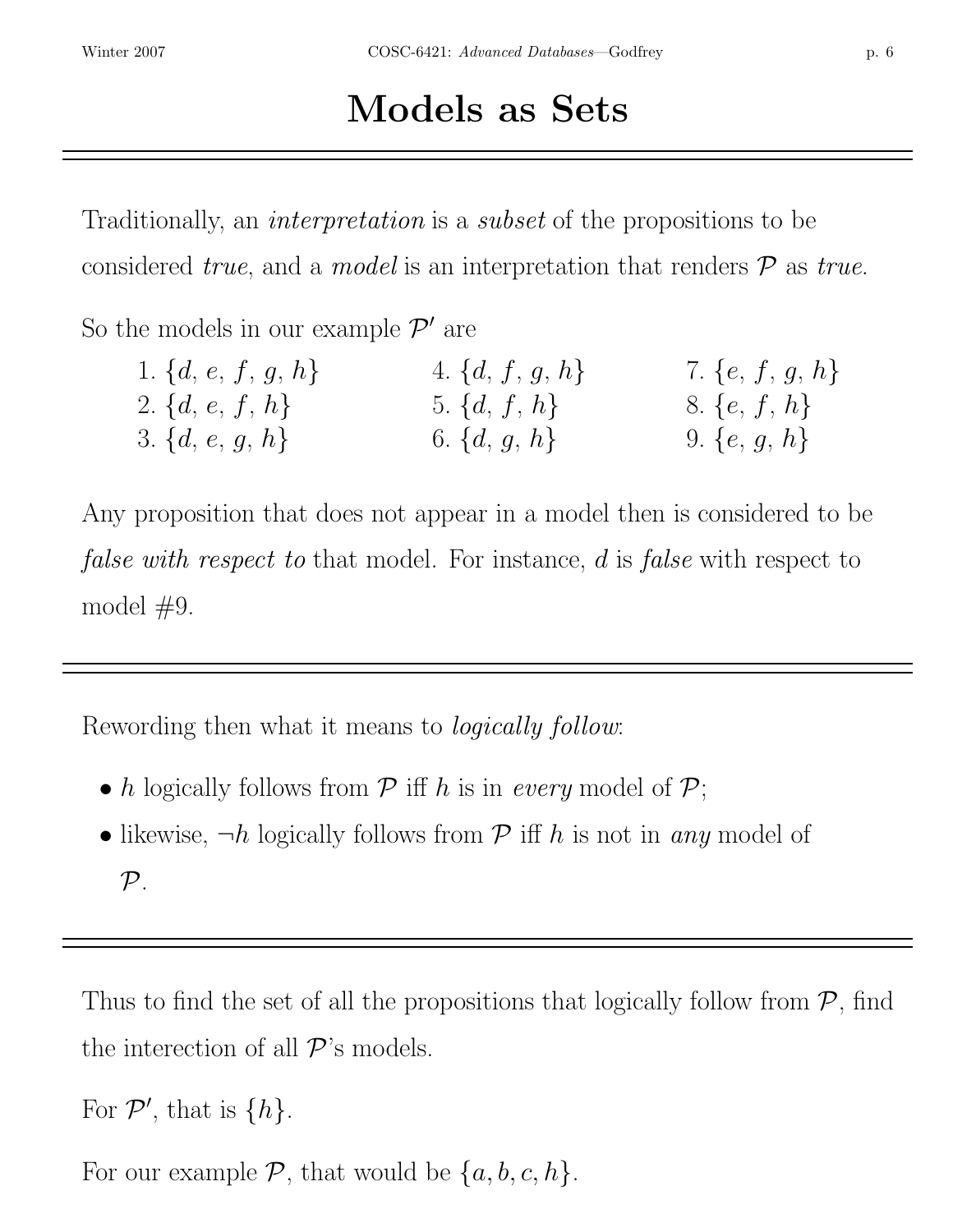Is it ever possible that  $P \models a \text{ and that } P \models \neg a?$ 

This seems bizarre, but it is possible!

It works by our definitions if  $P$  has no models.

Consider our example  $P$ , but with the clause  $\neg h$  added. This new  $P$  has no models.

A program  $P$  with no models is called *inconsistent*.  $P$  is called *consistent* otherwise.

Ideally, we would like to consider only consistent  $\mathcal{P}$ 's.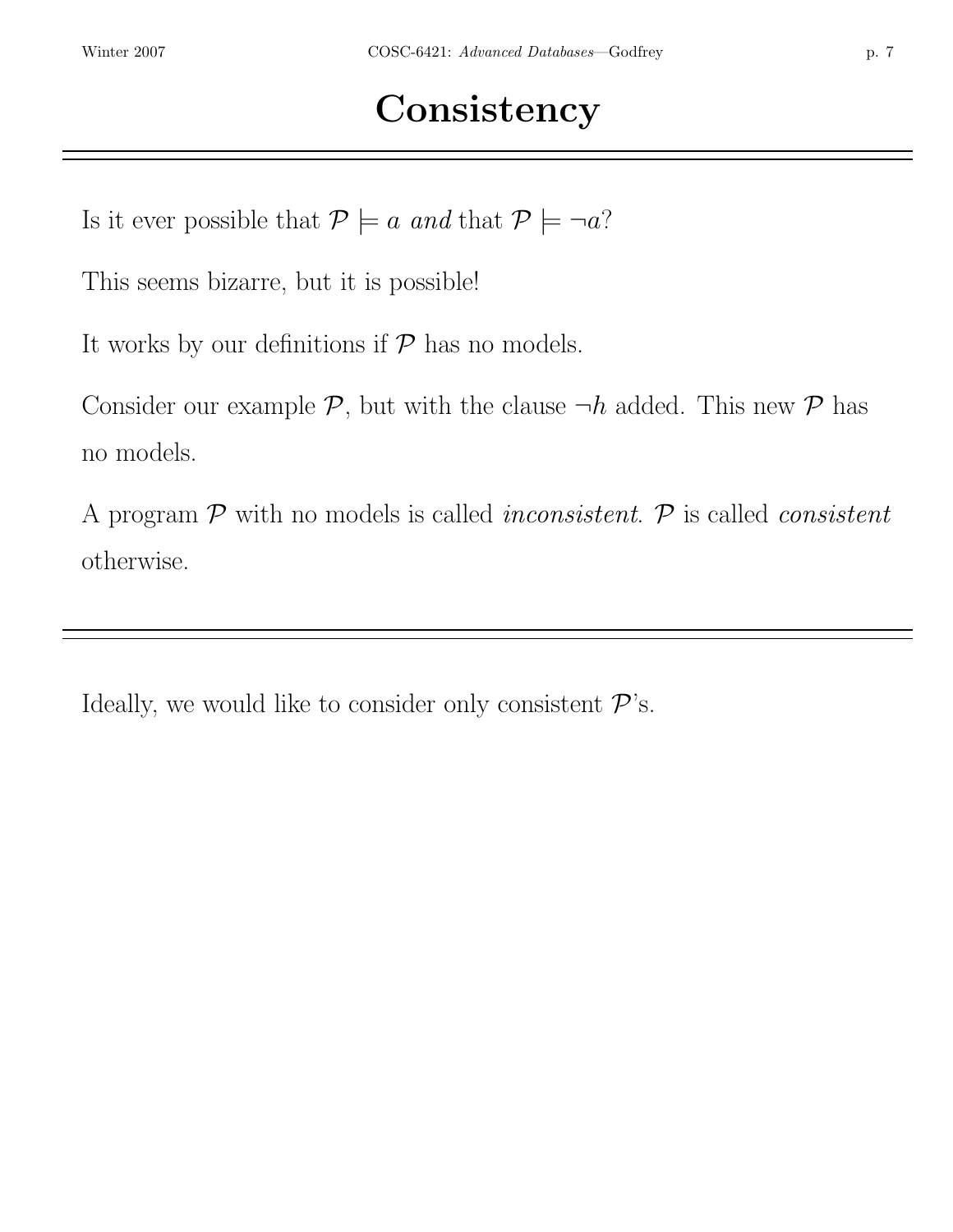Is it ever possible that  $P \not\models a$  and that  $P \not\models \neg a$ ?

This says that a does not logically follow from  $P$  and that  $\neg a$  does not logically follow from  $P$ .

Certainly this is possible.

This might seem bizarre initially, but really it is not so odd. It is just that a given  $P$  may not provide enough information to determine whether  $a$  is true or it is false.

In this case we would say that a is unknown with respect to  $P$ .

For example, in our example  $\mathcal{P}'$ , d is unknown.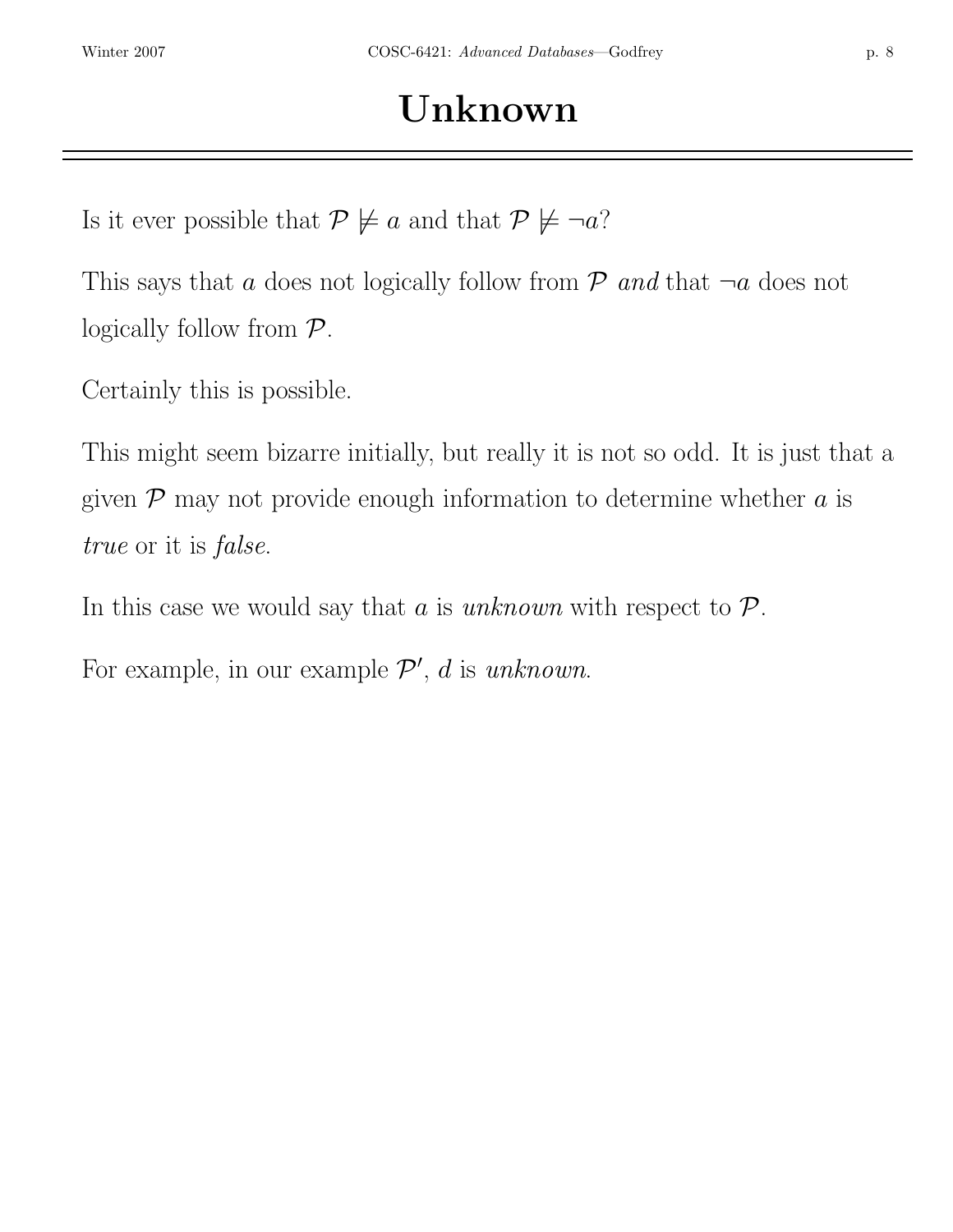## Refutation by Truth Tables

The notion of inconsistency gives us another method to show that something logically follows.

Add the negation of what we are trying to prove to  $P$ , and show that the resulting  $P$  is inconsistent (that is, has no models).

For example, if we can show that there are no *models* of  $\mathcal{P}' \cup \{\neg h\}$ , then  $\mathcal{P}' \models \mathrm{h}.$ 

| $\#$           | d      | e                         | f                         | g                         | $\neg h$<br>U {<br>$\mathcal{P}'$ |
|----------------|--------|---------------------------|---------------------------|---------------------------|-----------------------------------|
| 1              | Т      | T                         | T                         | T                         | F                                 |
| $\overline{2}$ | T      | Т                         | Т                         | T                         | $\boldsymbol{\mathrm{F}}$         |
| 3              | T      | T                         | T                         | $\boldsymbol{\mathrm{F}}$ | $\boldsymbol{\mathrm{F}}$         |
| $\overline{4}$ | Т      | Т                         | T                         | $\overline{F}$            | $\overline{F}$                    |
| $\overline{5}$ | Т      | T                         | F                         | T                         | F                                 |
| 6              | Τ      | Τ                         | F                         | T                         | $\overline{F}$                    |
| $\overline{7}$ | T      | Т                         | F                         | $\overline{F}$            | $\mathbf{F}$                      |
| 8              | Т      | Т                         | $\overline{F}$            | $\overline{F}$            | F                                 |
| 9              | T      | $\overline{F}$            | $\overline{T}$            | T                         | $\overline{F}$                    |
| 10             | Τ      | $\mathbf{F}$              | Τ                         | Т                         | F                                 |
| 11             | T      | $\mathbf{F}$              | T                         | $\overline{F}$            | F                                 |
| 12             | T      | $\mathbf{F}$              | T                         | $\overline{F}$            | F                                 |
| 13             | $\top$ | F                         | $\overline{F}$            | $\mathbb{T}$              | $\overline{F}$                    |
| 14             | Т      | F                         | $\boldsymbol{\mathrm{F}}$ | T                         | $\overline{F}$                    |
| 15             | Τ      | $\boldsymbol{\mathrm{F}}$ | F                         | $\overline{F}$            | $\boldsymbol{\mathrm{F}}$         |
| 16             | T      | $\boldsymbol{\mathrm{F}}$ | $\mathbf{F}$              | $\mathbf{F}$              | $\overline{\mathrm{F}}$           |

(You should check this truth table as an exercise.)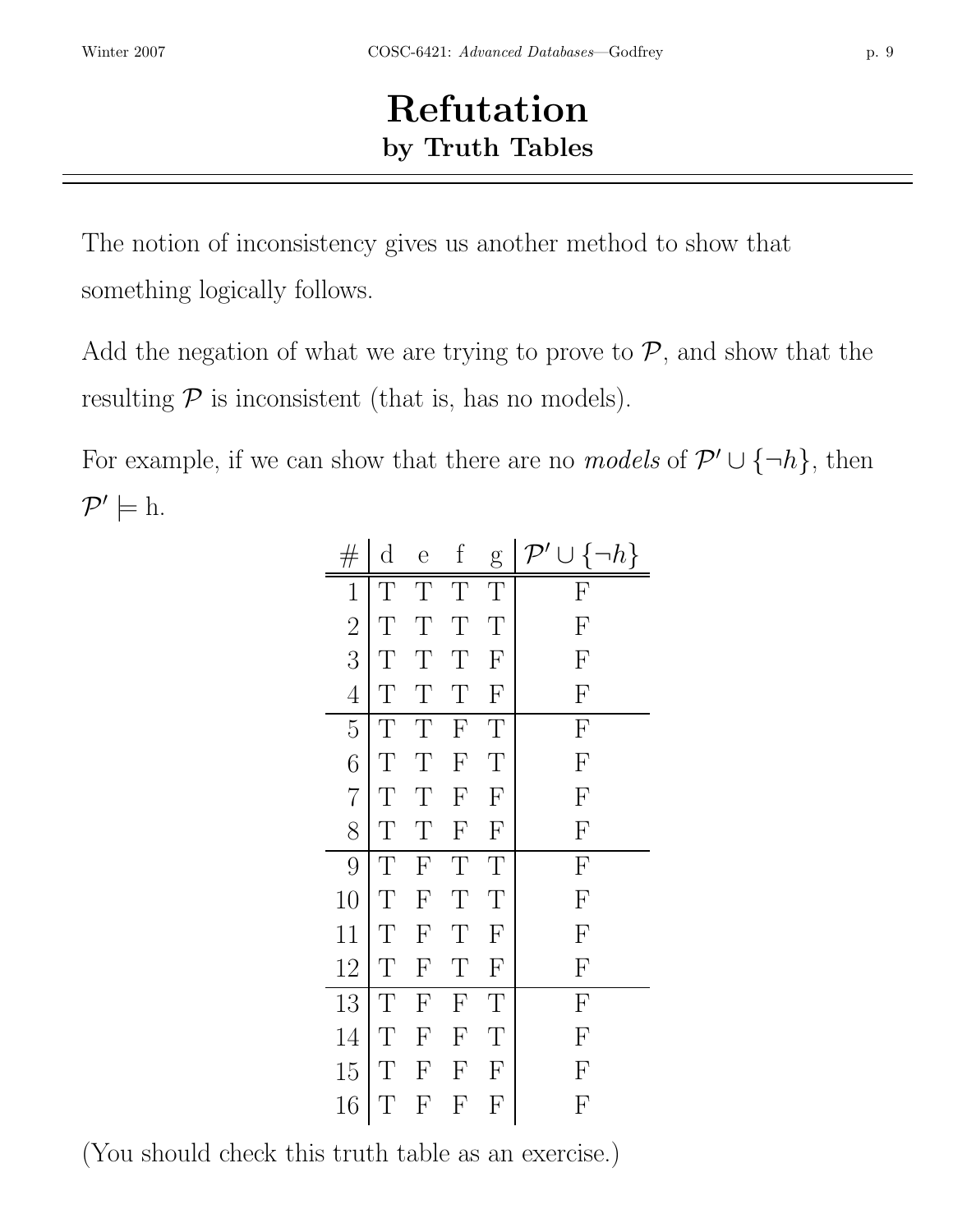#### Refutation (p.2) by Truth Tables

So once again we have proven that h logically follows from  $\mathcal{P}'$ .

In our example for  $\mathcal{P}' \models h$ ?, by refutation we only needed to look at 16 interpretations. We had to look at all 32 interpretations for  $\mathcal{P}'$  before.

We shall extend this idea of refutation into a proof system.

Proof-by-refutation is a type of proof by contradiction.

Note that we did not learn whether  $P$  is consistent or not this way.

We happened to know already that our example  $\mathcal{P}'$  is consistent, because we know from before that it has a model (actually, nine models).

What about the case when we do not know whether  $\mathcal P$  is consistent?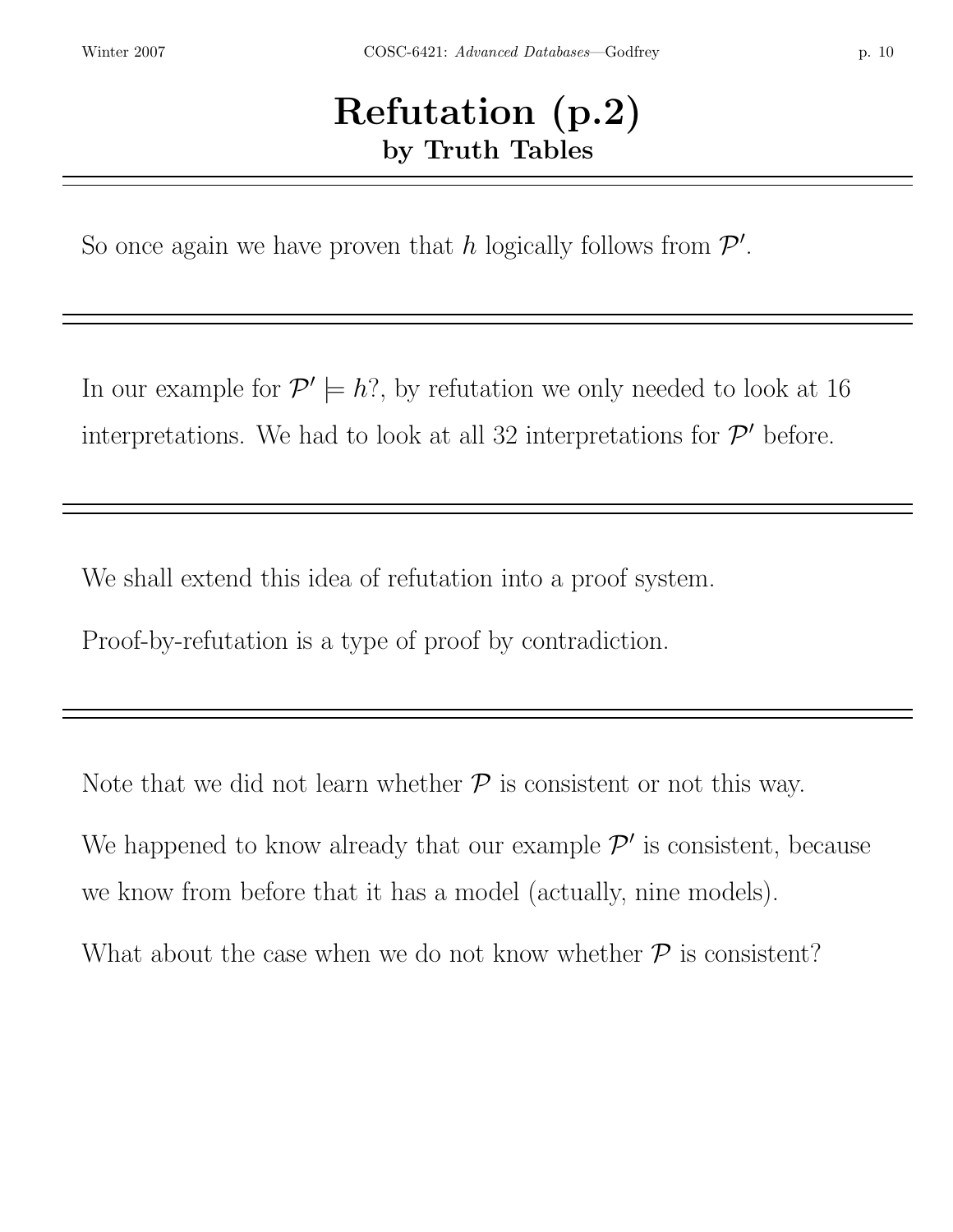# Proof Theory

Another approach to find whether a logically follows from  $P$  is to apply a sequence of *logically sound* inference steps starting from  $P$  and ending with a.

The sequence of steps from  $P$  to a is called a *proof*, and serves to prove that  $a$  can be logically derived from  $P$ .

 $\mathcal{P} \vdash a$  is the fancy way to write this. This states that there exists a proof of a from P.

There are a number of questions to address regarding our proof system. First, what are the types of inference steps that are permitted? Once we have established that, we must address *soundness* and *completeness*.

- Soundness: For any  $P$  and  $a$ , if  $P \vdash a$ , then  $P \models a$ .
- Completeness: For any P and a, if  $\mathcal{P} \models a$ , then  $\mathcal{P} \vdash a$ .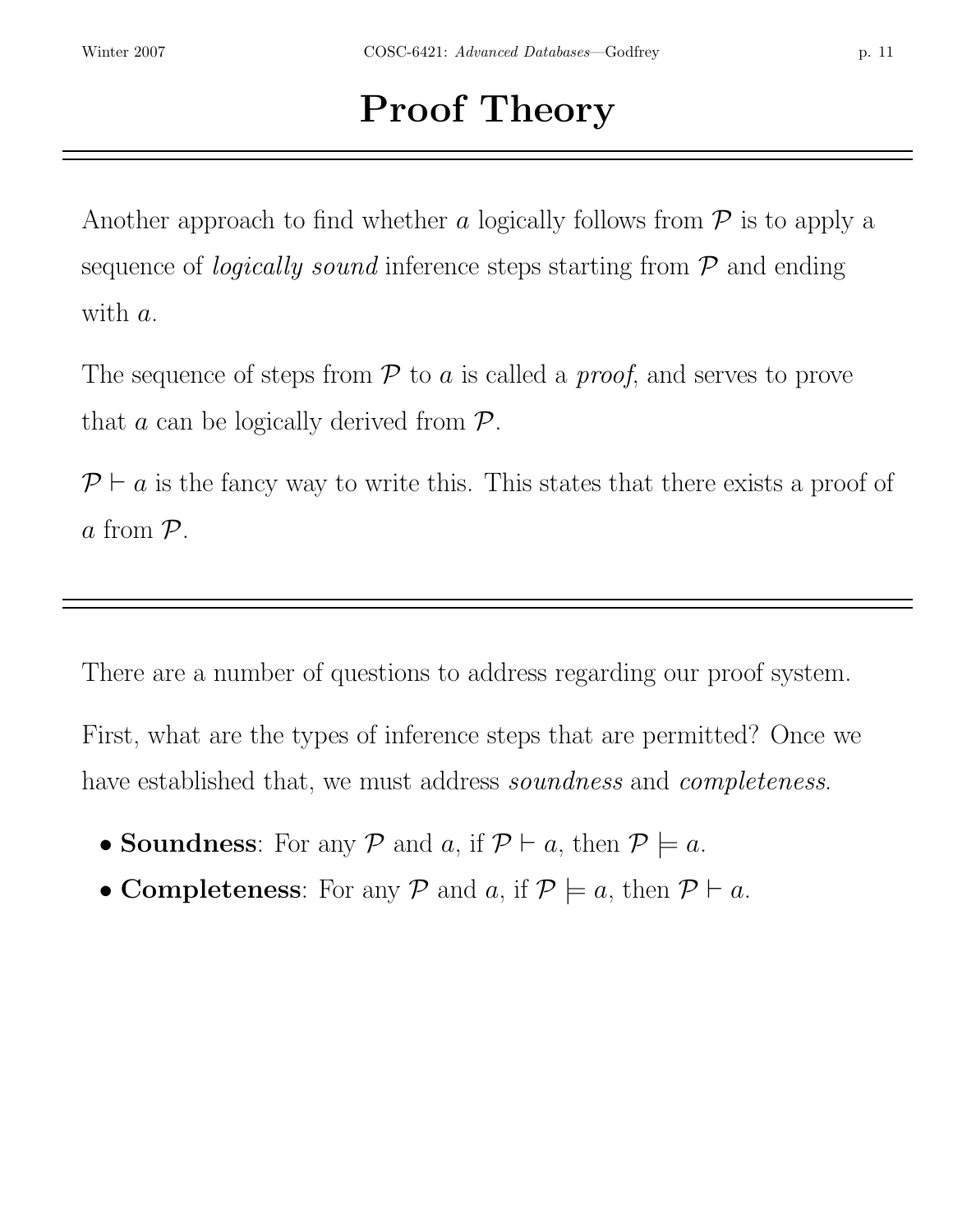## ⊢ ≡ |= An Aside

First-order propositional logic is sound and complete. That is, anything provable in it is in fact true, and anything true with respect to it is provable.

It is one of the greatest mathematical results of the 20th century that first-order logic (predicate calculus) without arithmetic is sound and complete. (Gödel's Completeness Theorem)

It is arguably the greatest mathematical result of the 20th century that first-order logic (predicate calculus) with full arithmetic and second-order logic are necessarily incomplete. (Gödel's Incompleteness Theorem)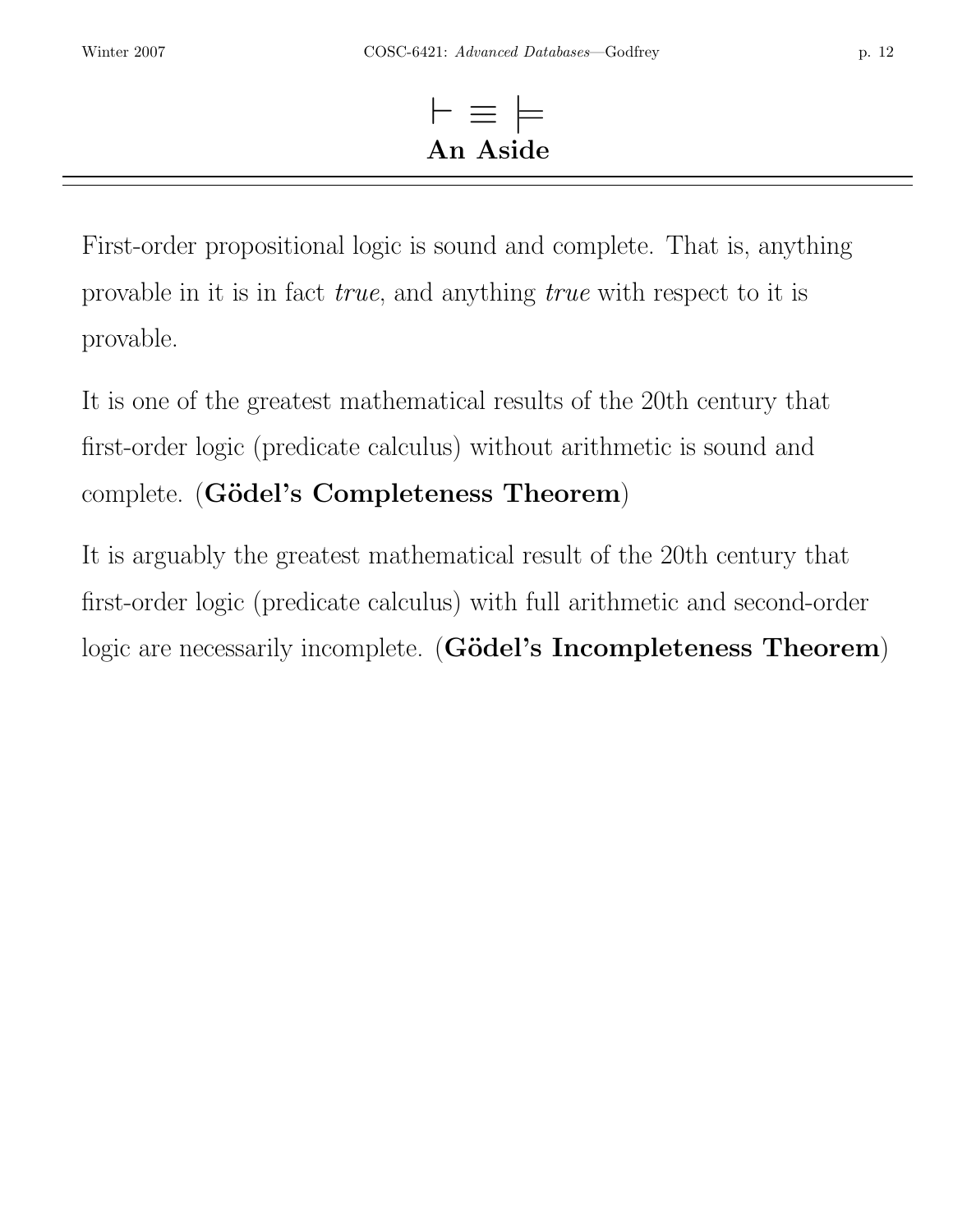## Refutation Proofs with Resolution

For our CNF programs, remarkably there is one inference rule that will suffice: *resolution*.

(This is not exactly true. We would need more to be complete for CNF programs. However, it is all we will need for Datalog to come.)

The resolution step is as follows.

$$
(a \vee l_1 \vee \ldots \vee l_k) \wedge (\neg a \vee l_{k+1} \vee \ldots \vee l_n)
$$

 $l_1 \vee \ldots \vee l_n$ 

in which each  $l_i$  is a positive or a negative occurrence of a proposition.

Refutation proof by resolution:

- Add the negation of what you are trying to prove. E.g.,  $\mathcal{P}' \cup \{\neg h\}.$
- Apply resolution steps until you reach the *empty clause*.

The empty clause (an *or*-clause with nothing in it) is equivalent to *false*. (Think about it.)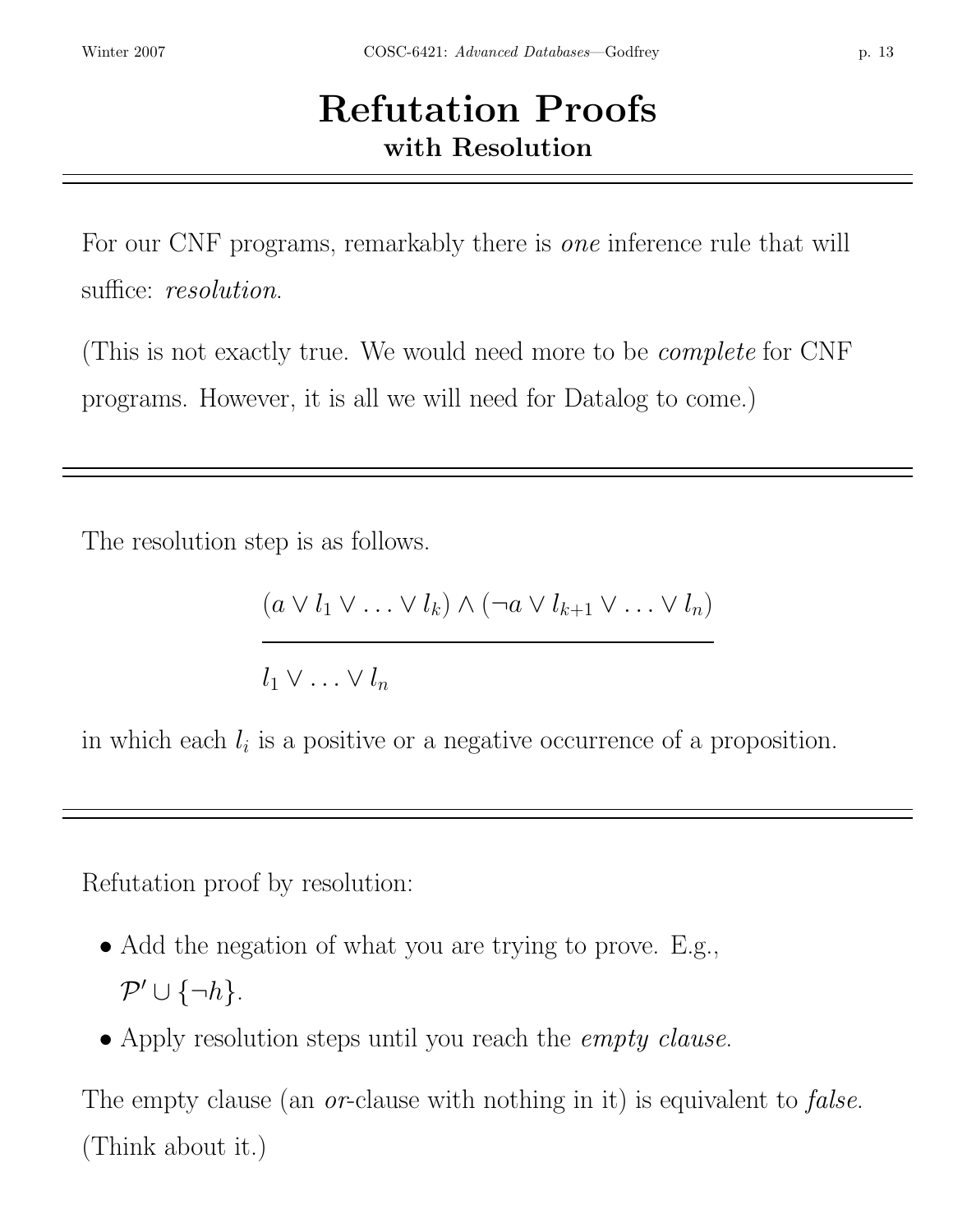## Refutation Proof by Resolution of  $\mathcal{P}' \cup \{\neg h\}$

Let us show that h logically follows from  $\mathcal{P}'$  once again, this time with a refutation proof by resolution.

| ר $h_\cdot$      | ו $d\vee h$              |
|------------------|--------------------------|
|                  | $\neg d$                 |
| ו $\overline{d}$ | $d \vee e$               |
|                  | e                        |
| $\neg h$         | ר $f\vee h$              |
|                  | ר $f$                    |
| ۱f               | f<br>$\vee g$            |
|                  | g                        |
| $\overline{e}$   | י $g\vee h$<br>ו $e\vee$ |
|                  | י $g\vee h$              |
| $\it{g}$         | י $g\vee h$              |
|                  | $\hbar$                  |
| ה $\,$           | $\hbar$                  |
|                  |                          |

'✷' is a fancy symbol used to denote the empty clause.

Thus, we have arrived at  $\Box$ , or *false*. This is a contradiction. Therefore, h cannot be *false*, (equivalently,  $\neg h$  cannot be *true*), so h must be *true* (with respect to  $P$ ).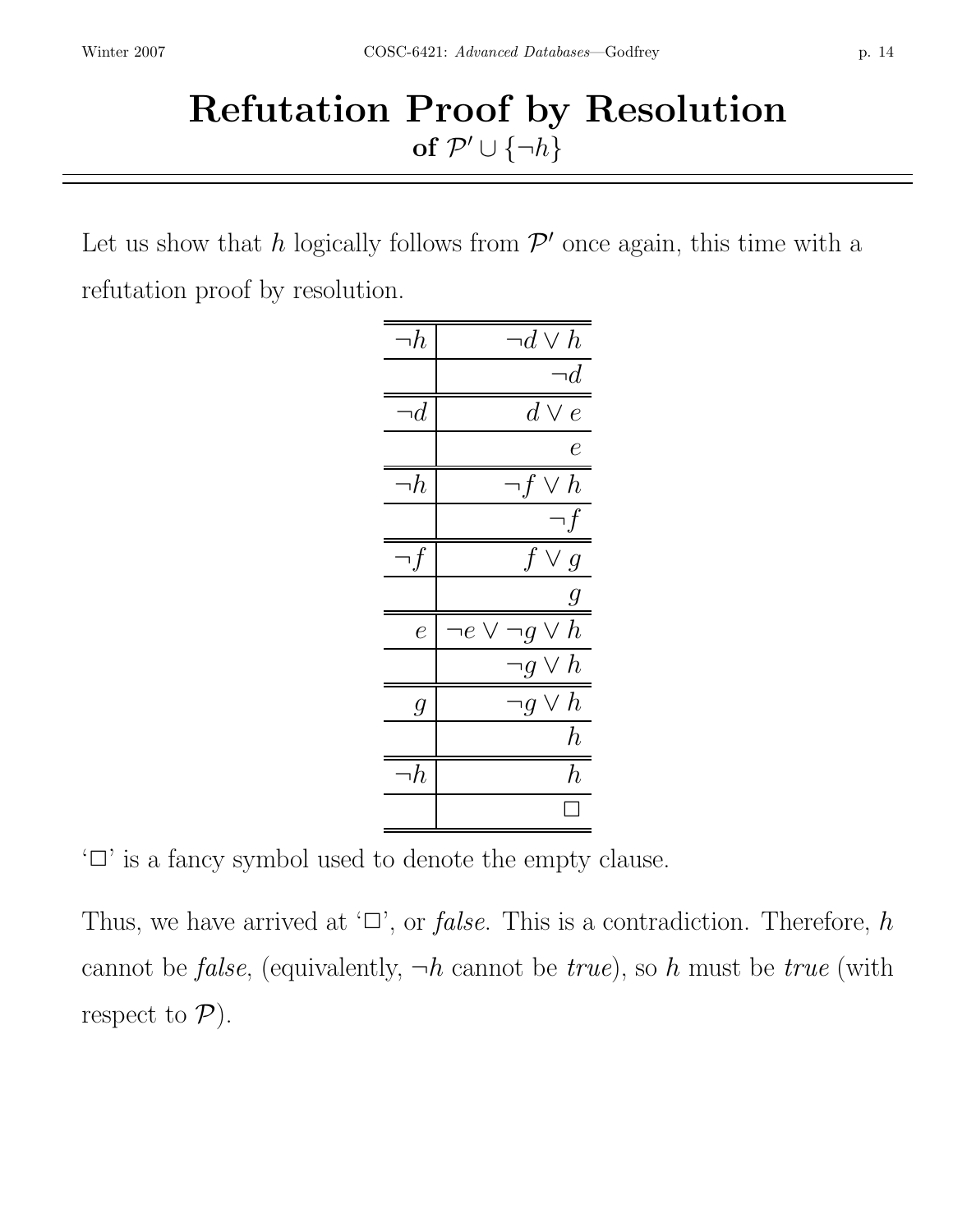## Logic as a Database? Problems? Horn Programs

What are the problems with using CNF propositional logic for our knowledge-bases / databases / programs?

- 1. Looks really unnatural.
- 2. Allows for meaningless databases / programs (that is, that have no models).
- 3. Where's the data?!

To address both points 1 and 2, we shall restrict the types of clauses permitted.

Horn clause: At most one positive proposition appears.

Horn clauses are more natural, and have a correspondence to database concepts.

| Rule / View: | $a \leftarrow b, c.$ | $(a \vee \neg b \vee \neg c)$ |
|--------------|----------------------|-------------------------------|
| Fact:        | $b.$                 | $(b)$                         |
| Query:       | $\leftarrow a.$      | $(\neg a)$                    |

- Easy to read when rewrittin as implications.
- Every database / program is meaningful; that is, consistent!  $(Really?! ...)$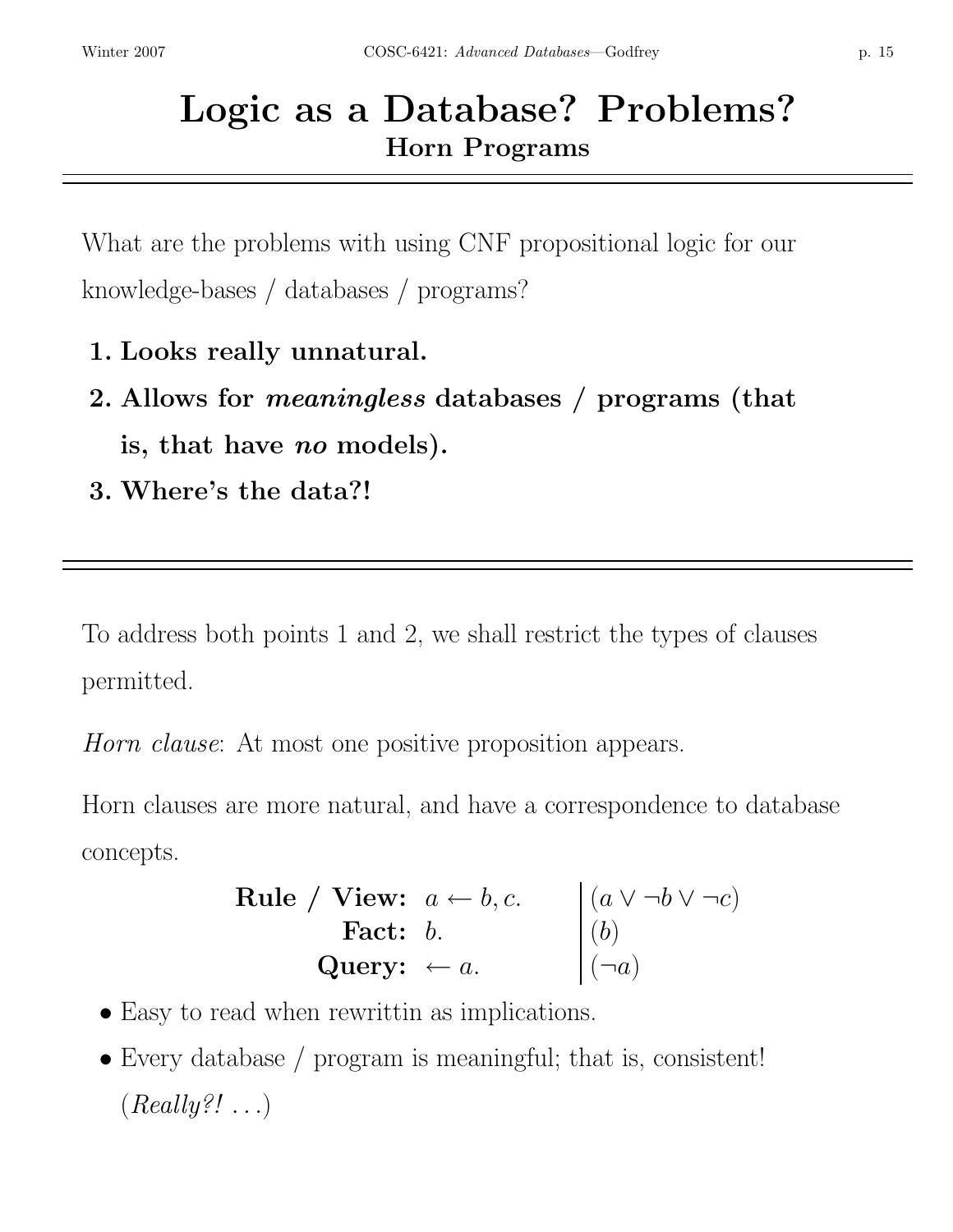## Logic as a Database! Datalog

We call a program that consists of just *rules* and *facts*—Horn clauses each with exactly one positive proposition—a *Datalog* database.

We write queries as Horn clauses that contain no positive proposition.

A query can be evaluated against a Datalog database as a resolution refutation proof.

#### query evalutation = proof

So how do we know an answer to a query (with respect to the database) is correct?

Its evaluation is equivalent to a proof that it is correct (that it is a logical consequence)!

We still need to address point 3, "Where's the data?!"

We shall need to use (first-order) *predicate calculus* logic instead of just (first-order) propositional logic.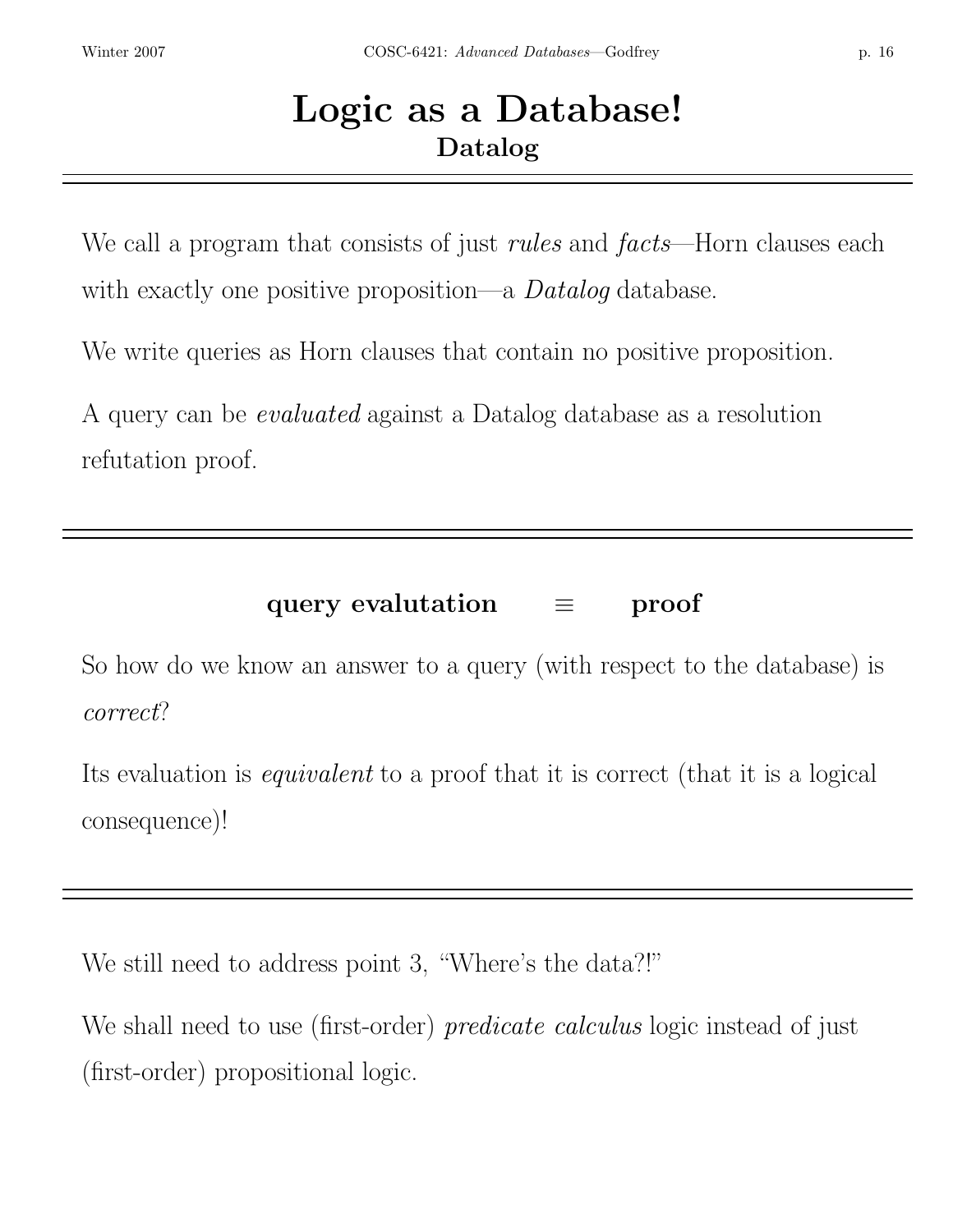## Datalog with Resolution Example

$$
\begin{array}{c}\n \leftarrow a, d. \\
a \leftarrow b, c. \\
\leftarrow b, c, d.\n \end{array}
$$

This is just resolution in disguise.

$$
\neg a \lor \neg d
$$
\n
$$
\overline{a \lor \neg b \lor \neg c}
$$
\n
$$
\overline{\neg b \lor \neg c \lor \neg d}
$$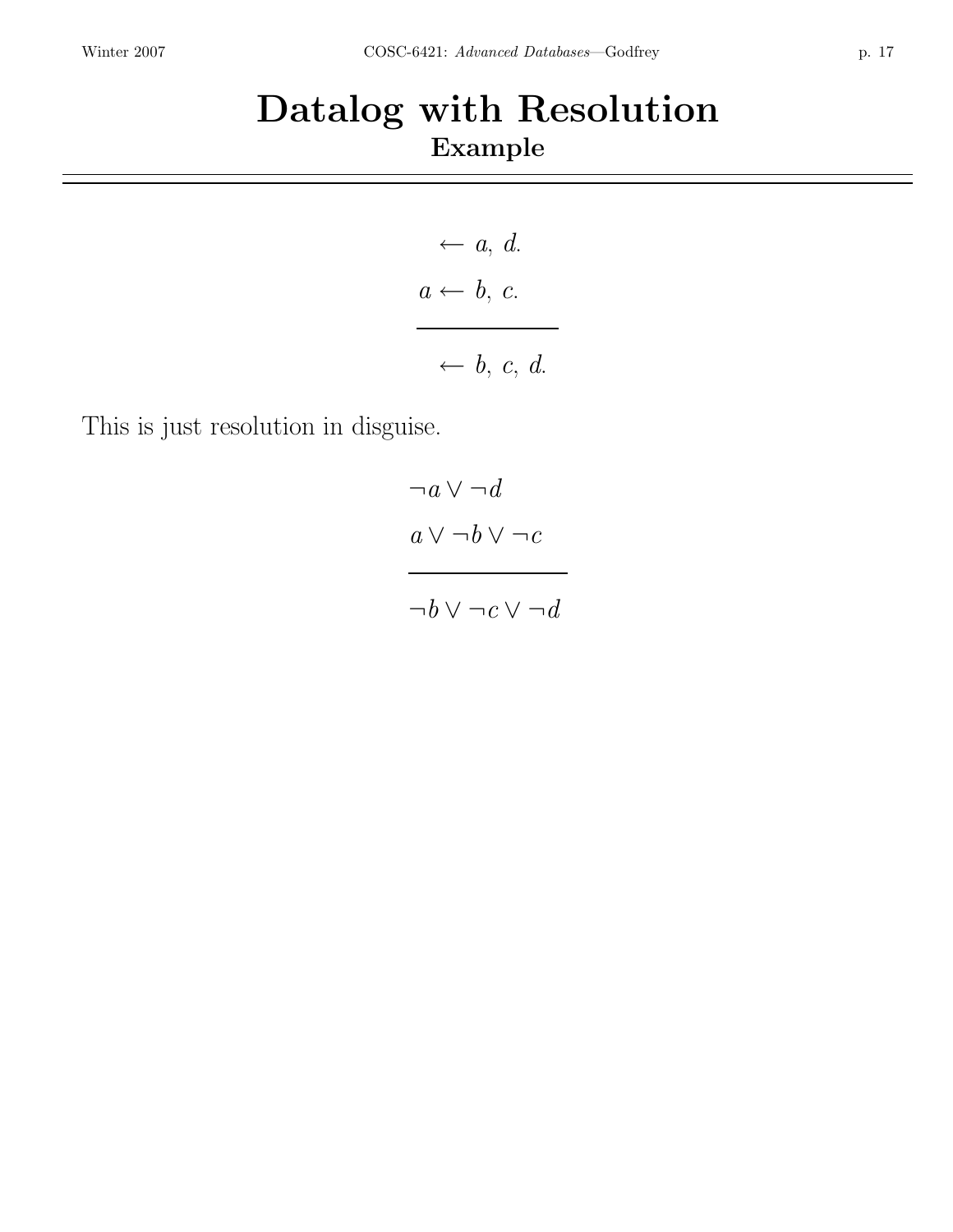## Datalog Models Always Consistent!

A Datalog database is always consistent. That is, any datalog database is guaranteed to have at least one model.

How do we know?

Consider the interpretation in which we assign *true* to every proposition. Next, consider each clause: There is exactly one positive proposition per clause in a Datalog database, by definition. Thus every clause is true with respect to the all-true interpretation, and thus the all-true interpretation is a model.

Of course the all-true model is not so interesting. . .but it does guarantee that any datalog database is consistent.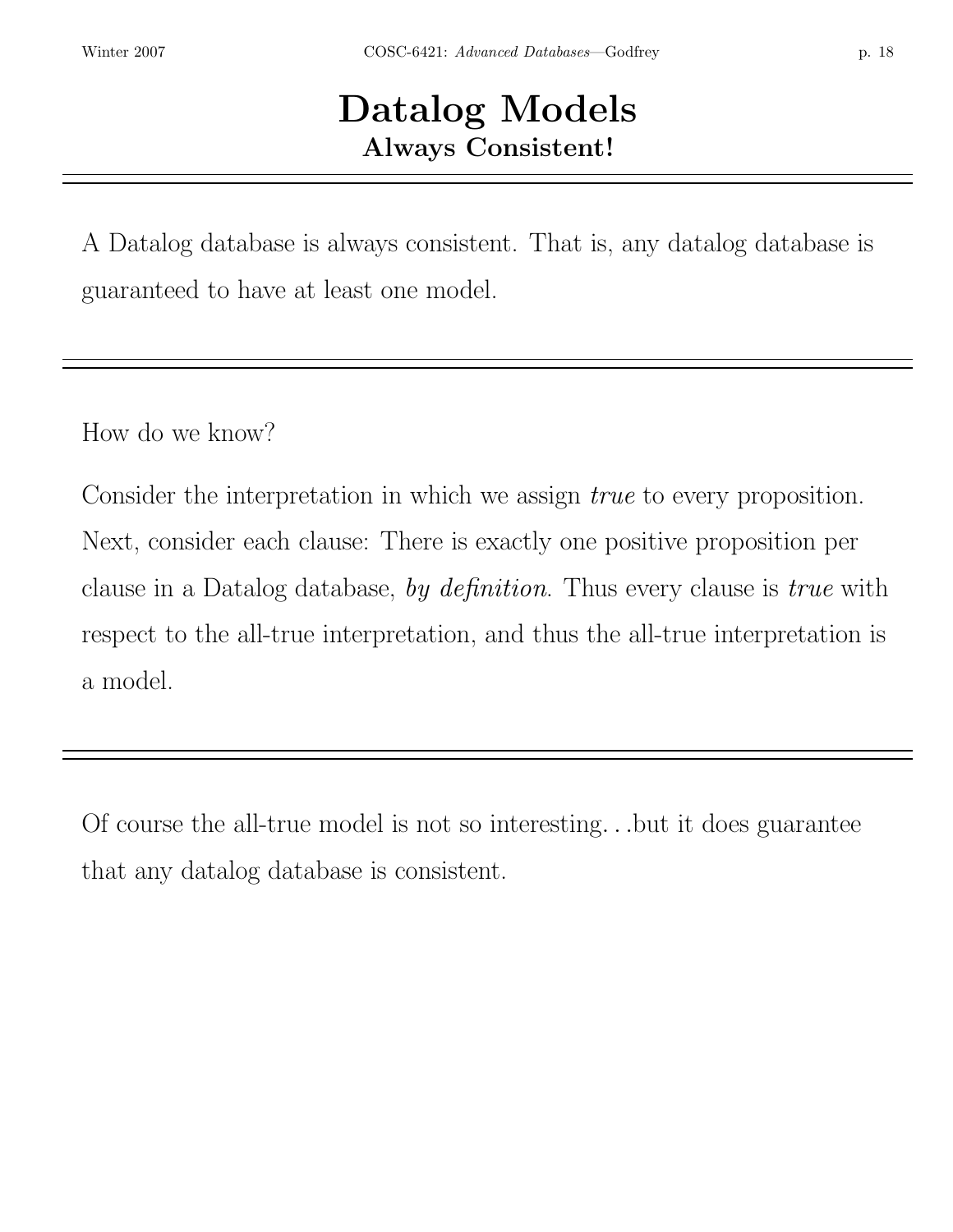## The Minimum Model Datalog

Our example  $\mathcal{P}'$  is not a datalog database because it has non-Horn clauses.

 $\mathcal{P}'$  also has nine models.

Which of the nine models captures the "meaning" of  $\mathcal{P}'$ ? No one of them, per se, but rather all of them collectively. . .The fact there are nine of them is confusing and headache-causing.

It may make sense to consider only the *minimal models*. That is, throw away any model that is a super-set of another.

When we do that for  $\mathcal{P}'$ , we are left with just four minimal models.

| 1. $\{d, f, h\}$ | 3. $\{e, f, h\}$ |
|------------------|------------------|
| 2. $\{d, g, h\}$ | 4. $\{e, g, h\}$ |

Better, but we still have multiple models. . .

Any Datalog database has exactly *one* minimal (hence, *minimum*) model. That minimum model is equivalent to exactly the set of propositions that logically follow.

We consider this minimum model to be the *meaning* of the Datalog database.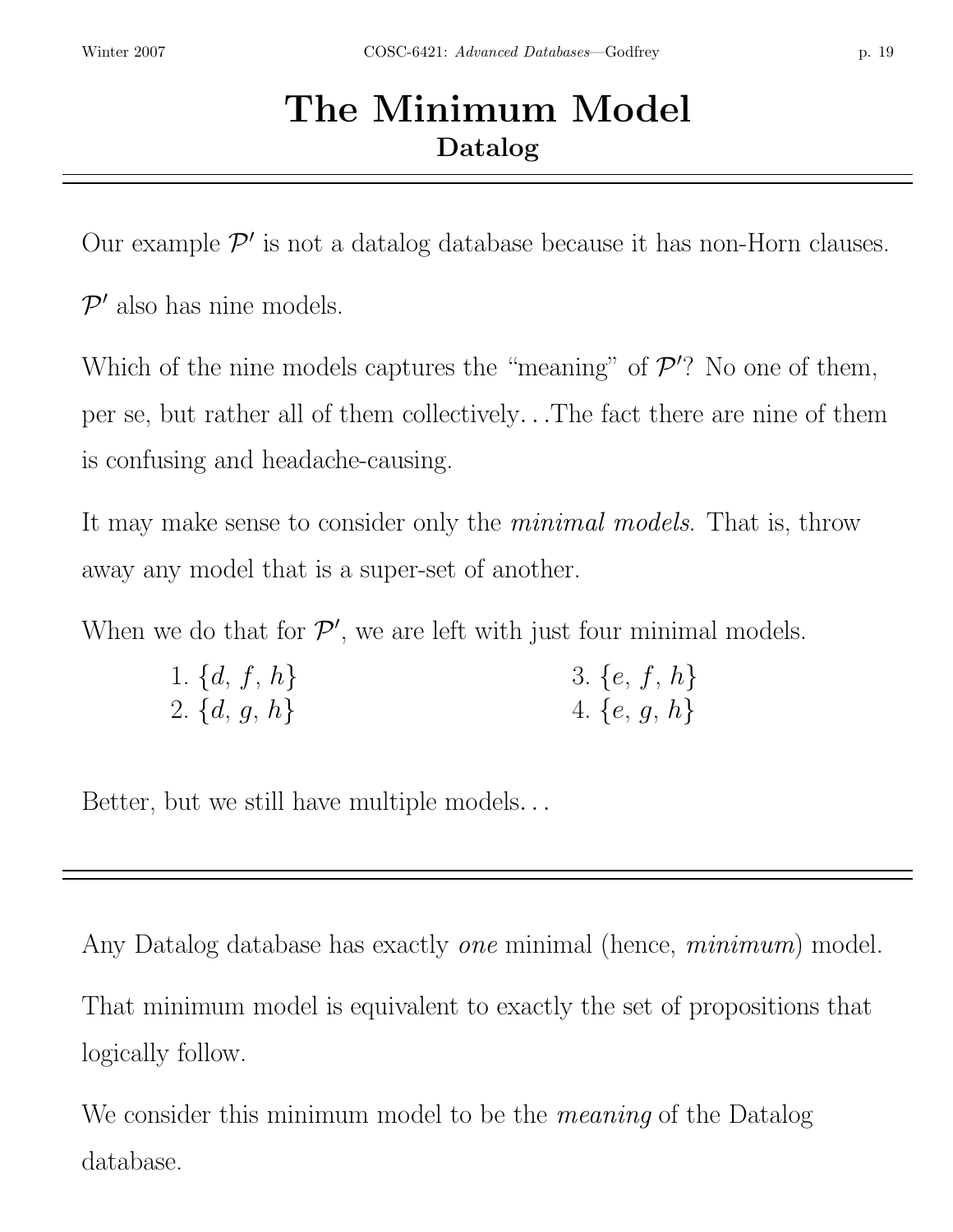## The Minimum Model Example

 $a \leftarrow b, c.$  $\mathfrak{b}$ .

This Datalog database has eight interpretations.

| $1. \}$       | 5. $\{a, b\}$    |
|---------------|------------------|
| 2. $\{a\}$    | 6. $\{a, c\}$    |
| $3.   \{b\} $ | 7. $\{b, c\}$    |
| 4. $\{c\}$    | 8. $\{a, b, c\}$ |

The underlined interpretations are models.

The boxed interpretation is the minimum model.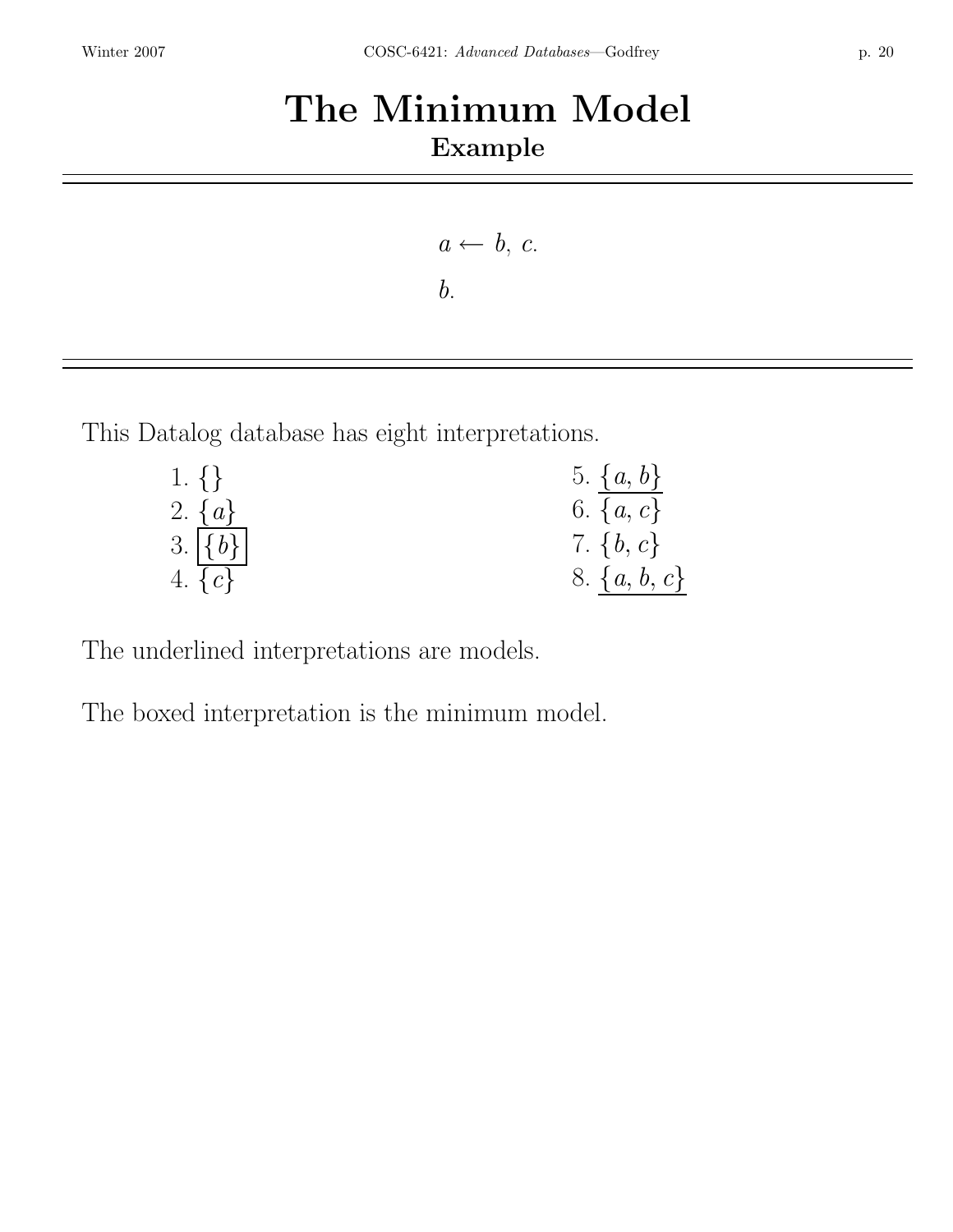# Reasoning about Queries & Databases

Datalog and its logical foundations—model and proof theories—provide us with tools to address other general questions about queries and databases.

• Given two Datalog queries, are they equivalent with respect to the database?

That is, must they evaluate to the same answers?

• Does there *exist* a query of a given question we have in mind?

That is, is the question even *askable* in Datalog? With this database?

• Given to Datalog databases, do they represent the same data?

Is any question possible to state for one of them also possible to state for the other one?

Query equivalence—and more generally, query containment—is important many places.

For instance, the rewrite query optimizer must guarantee that the rewritten query is equivalent to the original query.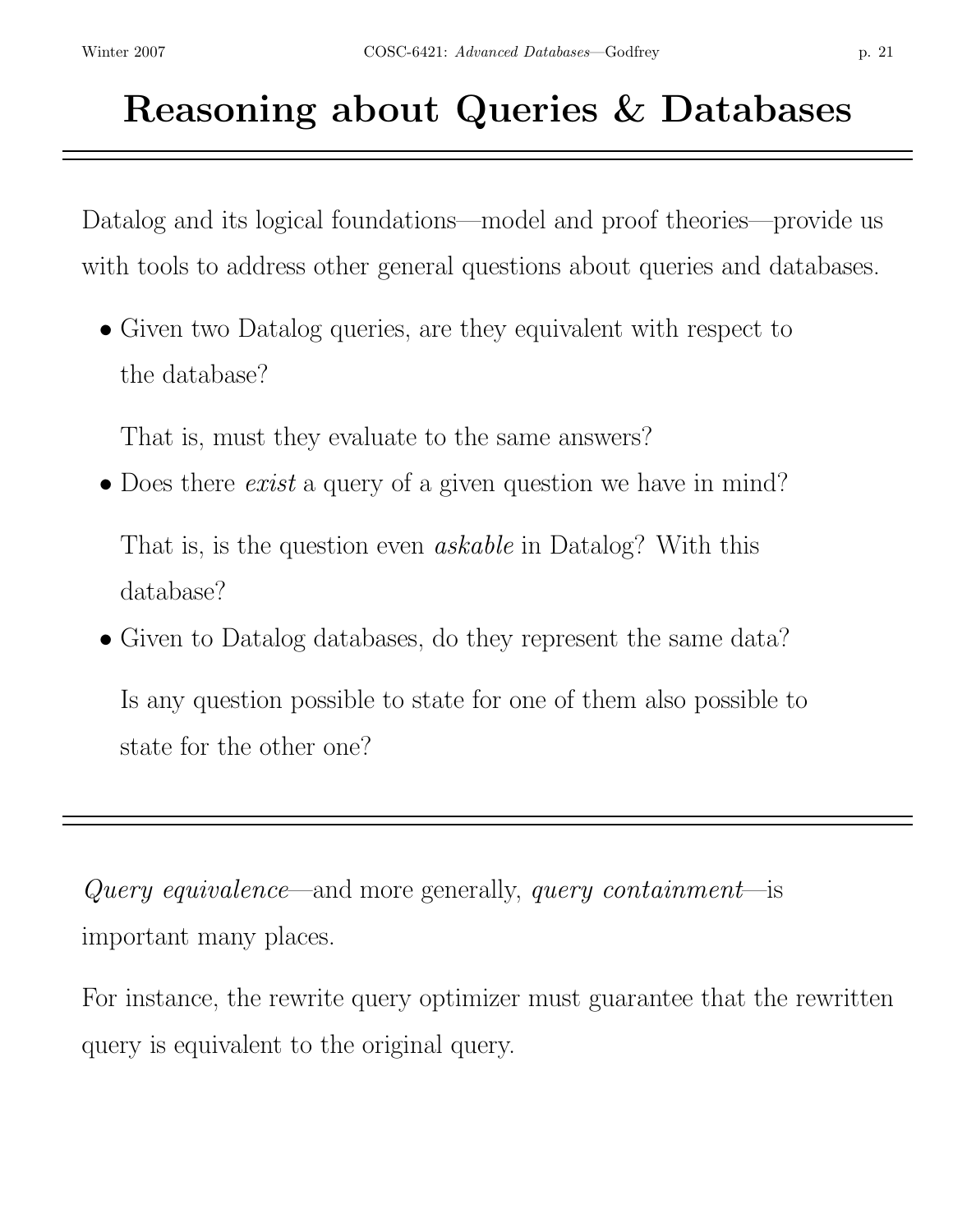## Containment Example

 $\mathcal{P}$ :

$$
a \leftarrow b, c. \qquad e \leftarrow b, c, f.
$$

$$
a \leftarrow d.
$$

Does  $P \models e \rightarrow a$ ? Why or why not?

If not, how should we restrict the semantics for  $P$  so that we could infer  $e \rightarrow a$ ?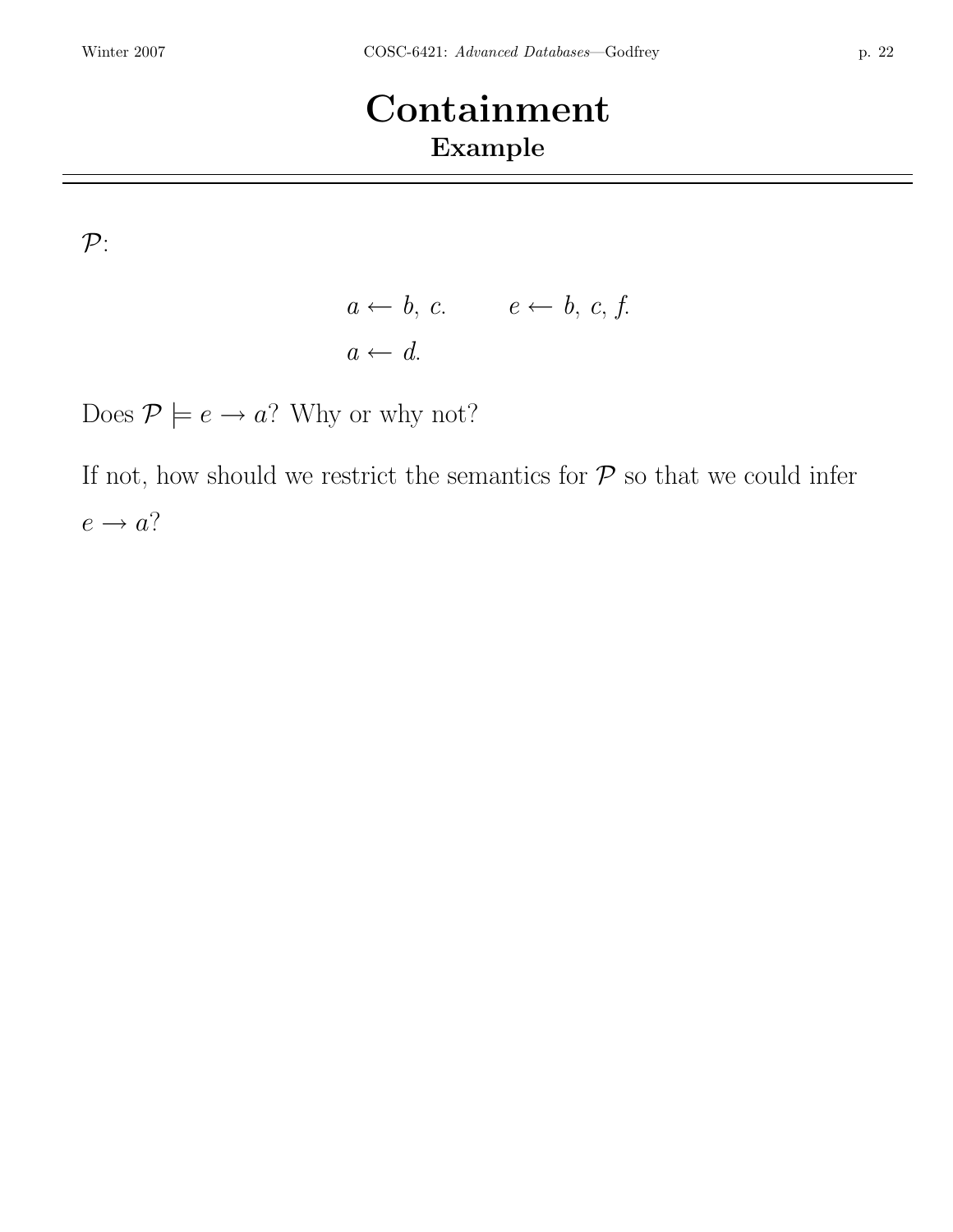# The Move from Propositional Logic to Predicate Calculus

- Add arguments to propositions. Now call them *predicates*.
- Add logical variables.

(For use in rules and in queries.)

• Add quantifiers for the variables: ∀ and ∃.

E.g.,

grandmother  $(GM, X) \leftarrow mother(GM, P)$ , parent  $(P, X)$ .

By convention, we shall write variables beginning with a capital letter, and constants—that is, data values—beginning with a lower-case letter or in single quotes.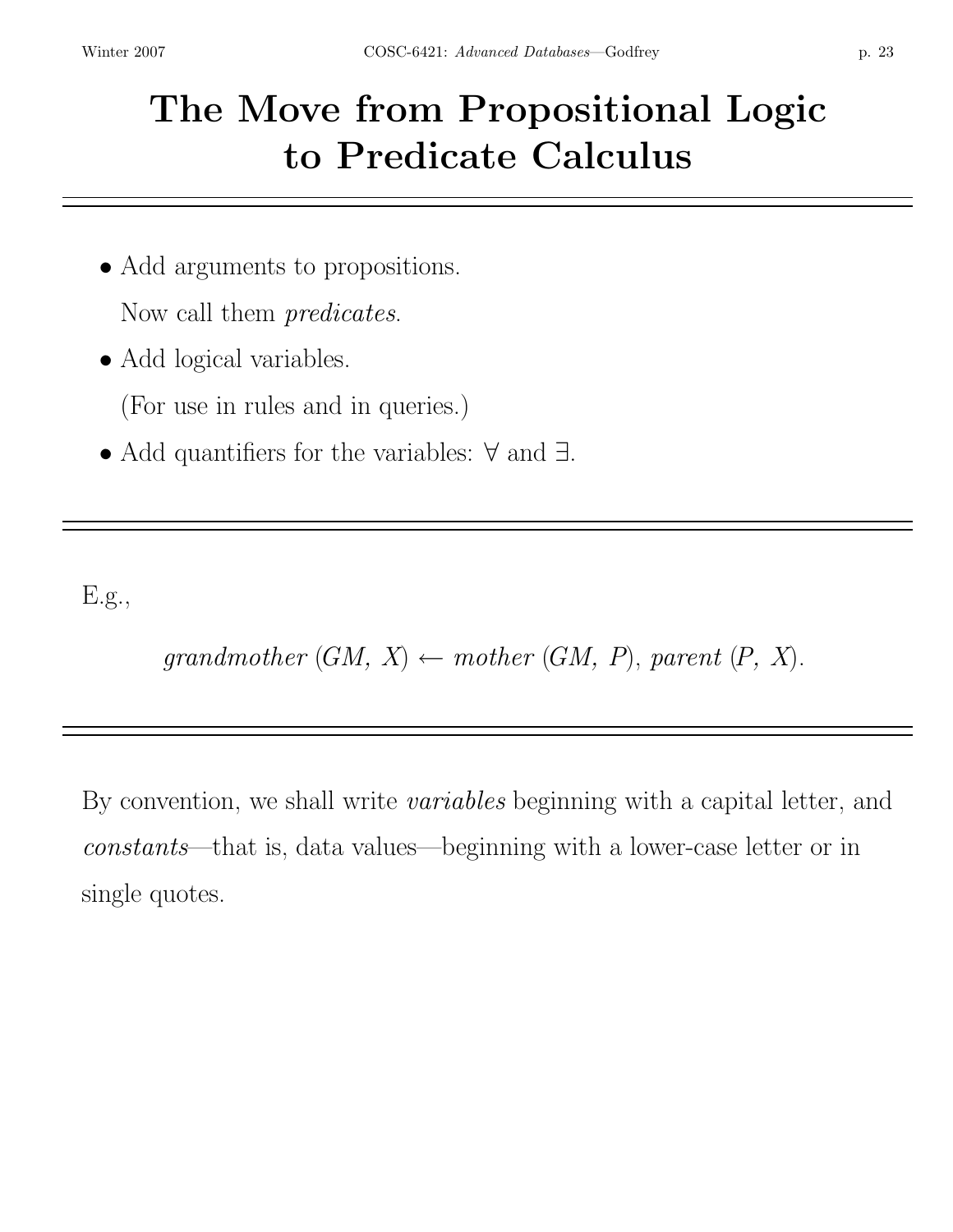## Predicate Calculus Horn Clauses

 $grandmother (GM, X) \leftarrow mother (GM, P),$ parent  $(P, X)$ .

is just a clause, as before.

Each variable is understood to be within the scope of a forall-quantifier.

So the clause above is shorthand for

 $\forall GM, X, P \text{ (grandmother (GM, X)} \vee \neg mother \text{ (GM, P)}$  $\vee \neg parent(P, X)$ 

which is equivalent to

 $\forall GM, X (grandmother (GM, X) \leftarrow$  $\exists P(mother(GM, P) \land parent(P, X))$ 

Datalog permits only universal-quantified clauses. Thus no explicit existential-quantification is allowed.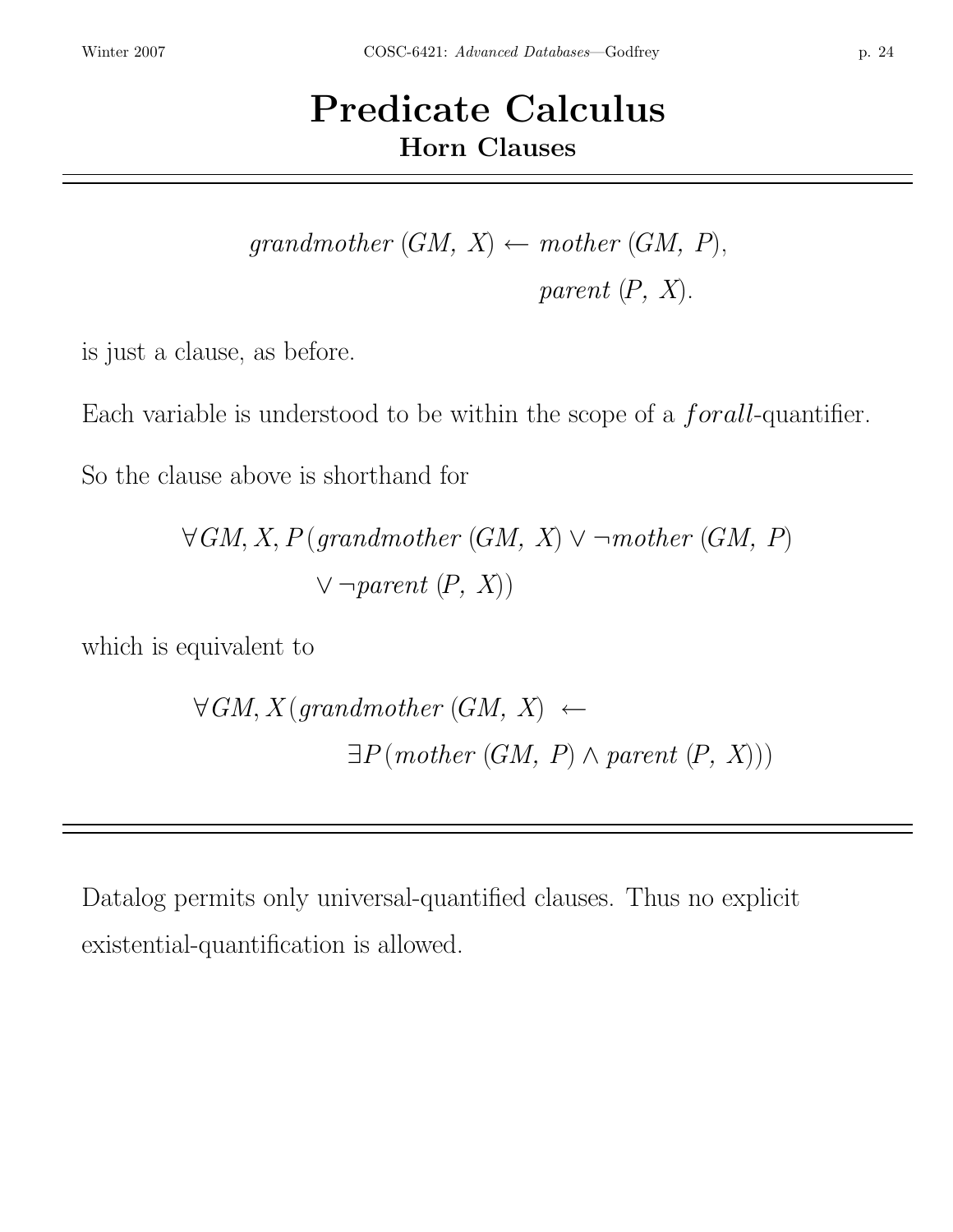# Datalog Database versus "Prolog" Program

We generally call a Horn-clause predicate calculus "theory" that we have written down a *logic program*.

The Prolog programming language's syntax looks just like this.

So when do we call it a *Datalog database* instead?

If it uses *logical function symbols*, it is considered a *program*. If it does not, it is considered a database.

This is the logical distinction between them.

#### Logical function symbols??

This is essentially a data-structure, such as a list or record, that we could use as an argument to a predicate instead of just a simple value.

• grandmothers ([lallage, ruby, sally], parke) • product  $(\#13, \sqrt{widget(a, b)}, \$23.50)$ 

Function symbols are needed for arithmetic. (We usually add a limited form of arithmetic to a fuller Datalog.)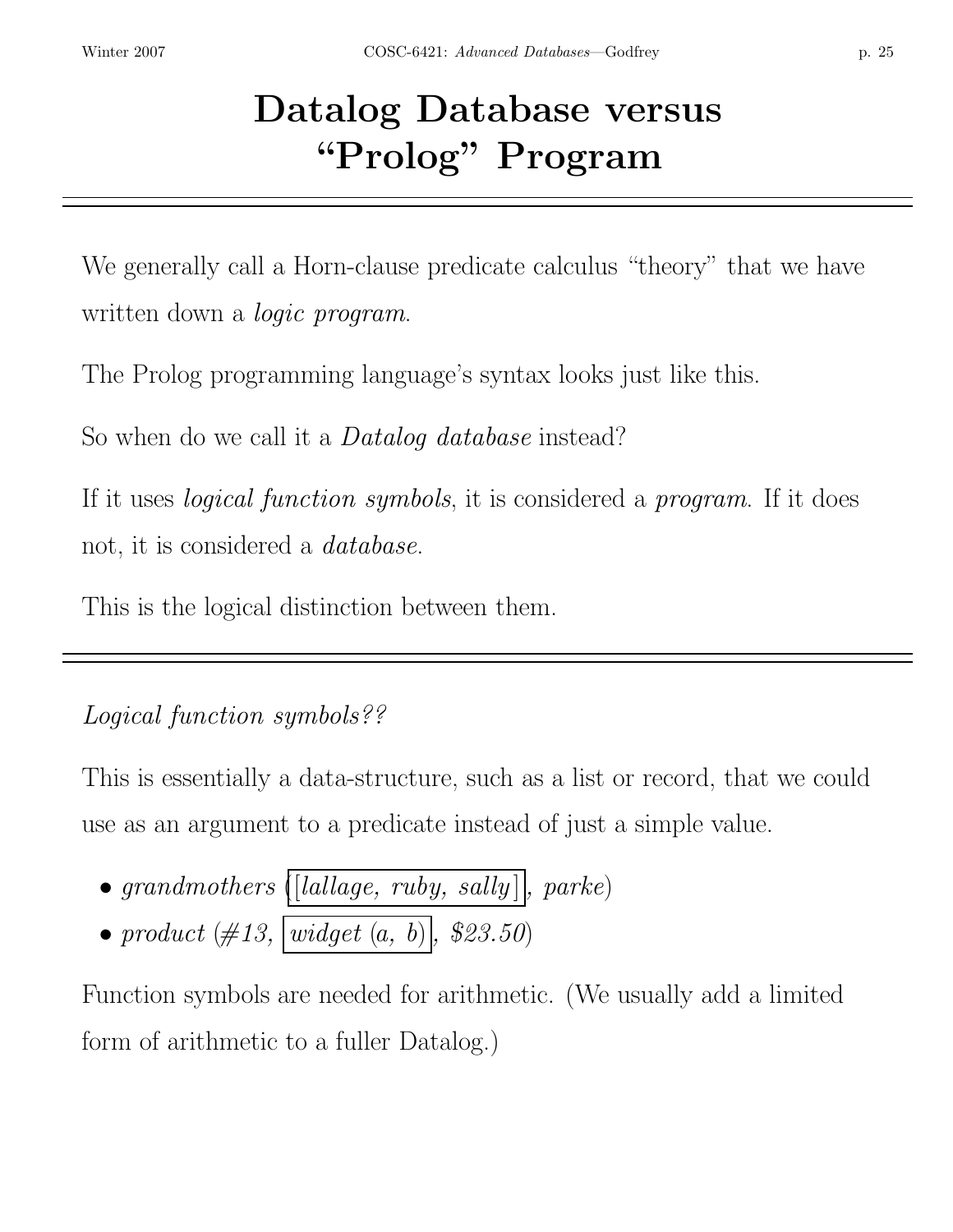We only permit *safe* clauses in Datalog.

A clause is safe iff every variable that appears in the positive atom (that is, on the left-hand side of the ' $\leftarrow$ ') also appears in a negative atom (that is, on the right-hand side of the ' $\leftarrow$ '). Thus,

$$
h(X_1, \ldots, X_k) \leftarrow b_1(Y_1, \ldots, Y_{j_1}), \ldots, b_n(Y_{j_{n-1}+1}, \ldots, Y_{j_n}).
$$

is safe if

 $\{X_1, \ldots, X_k\} \subseteq \{Y_1, \ldots, Y_{j_n}\}\$ 

E.g.,

$$
h(X, Y) \leftarrow b(X).
$$

is not safe.

Note that *facts* in Datalog cannot have variables. A fact with variables is not safe, by definition.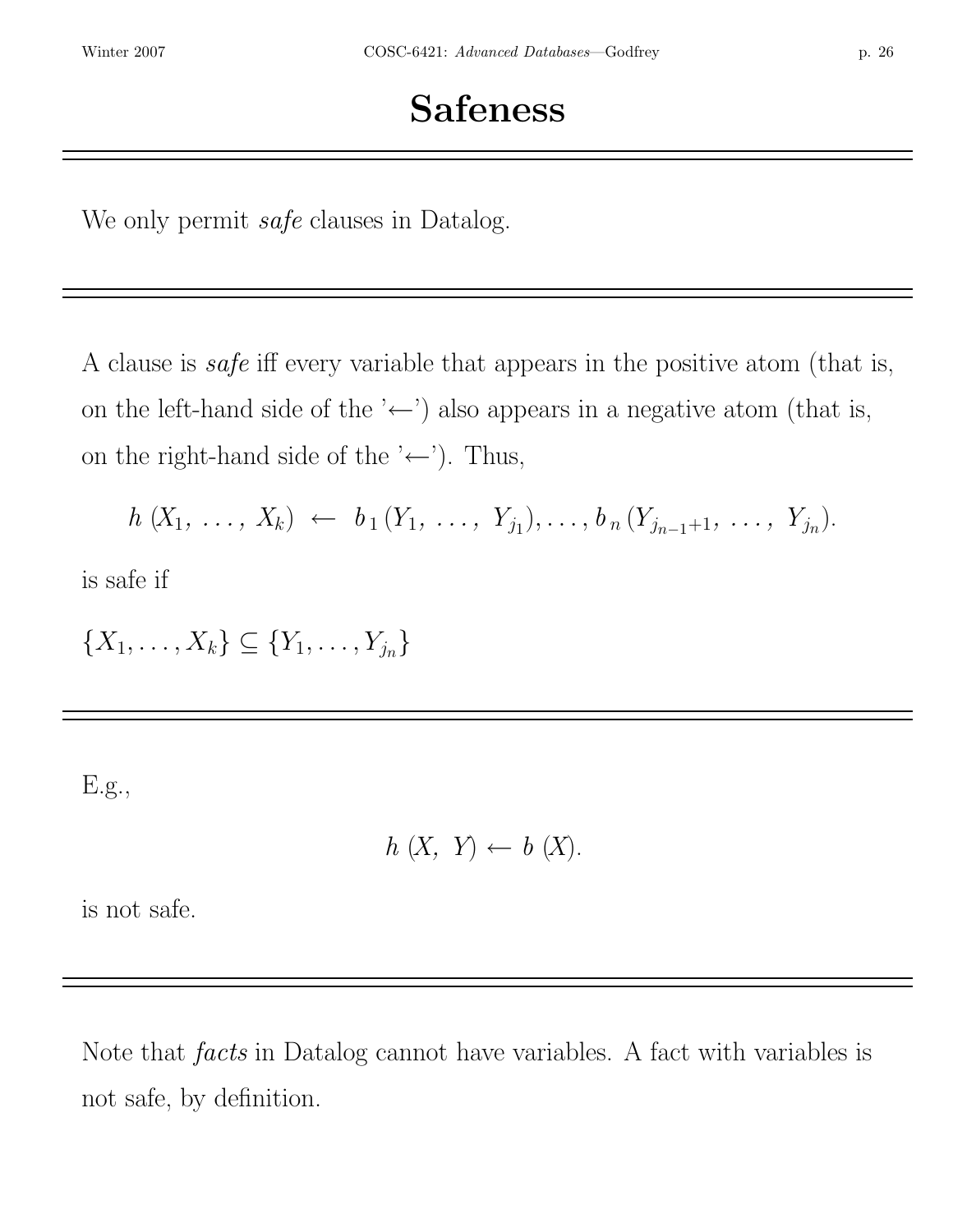## Predicate Calculus Models

The model semantics remains essentially the same as for the propositional case, but now is much more complex to think about.

In particular, now models can be infinite!

For Datalog databases (DDBs), there are ways to limit our focus to a finite set of interpretations / models (e.g., the Herbrand interpretations / models). However, there can be *many* of them.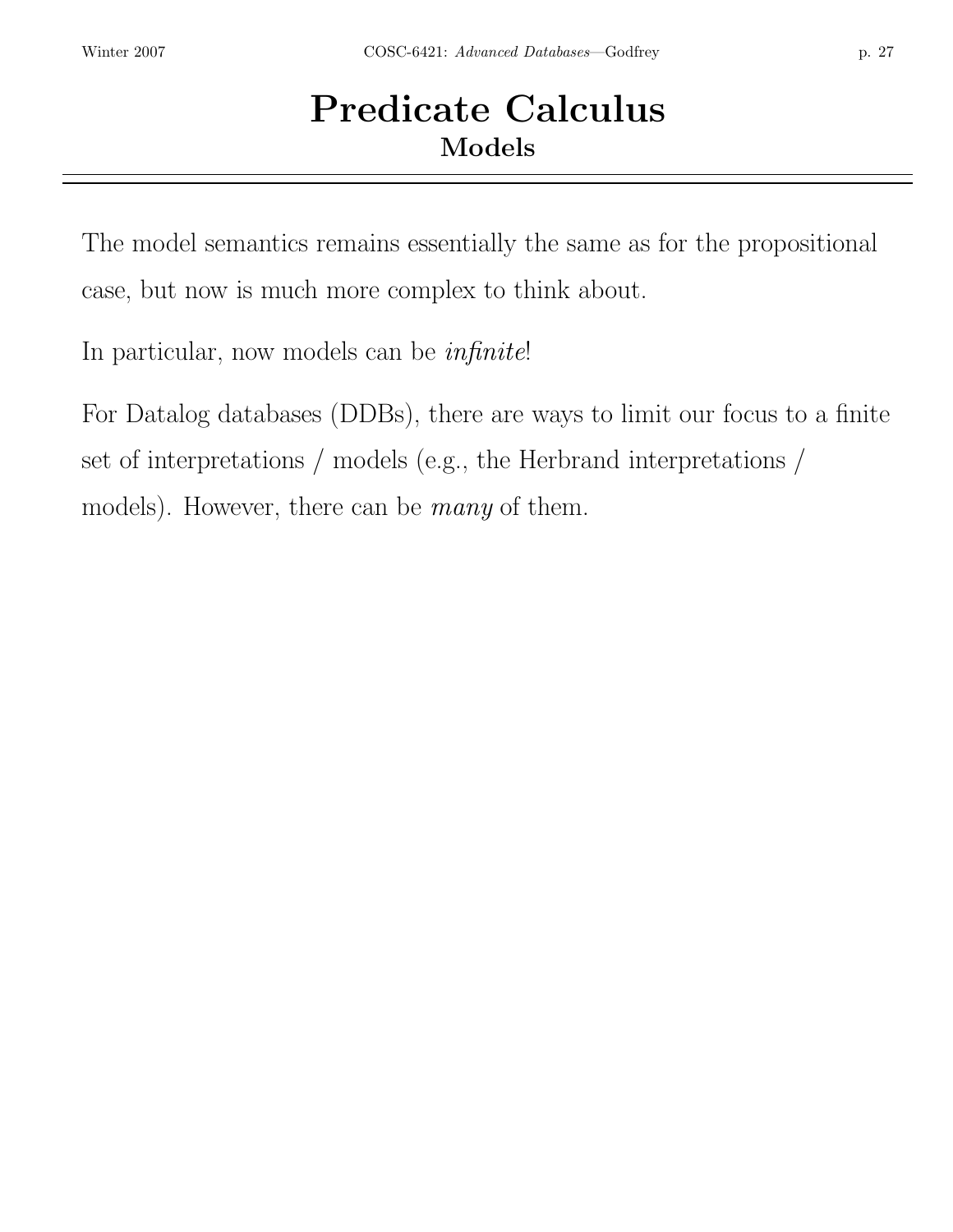## Predicate Calculus Proof Theory

The proof theory remains essentially the same as for the propositional case, but now is much more complex to think about.

Resolution remains a sound and complete inference rule.

We have to add *unification*: a variable can become bound to a constant (a value).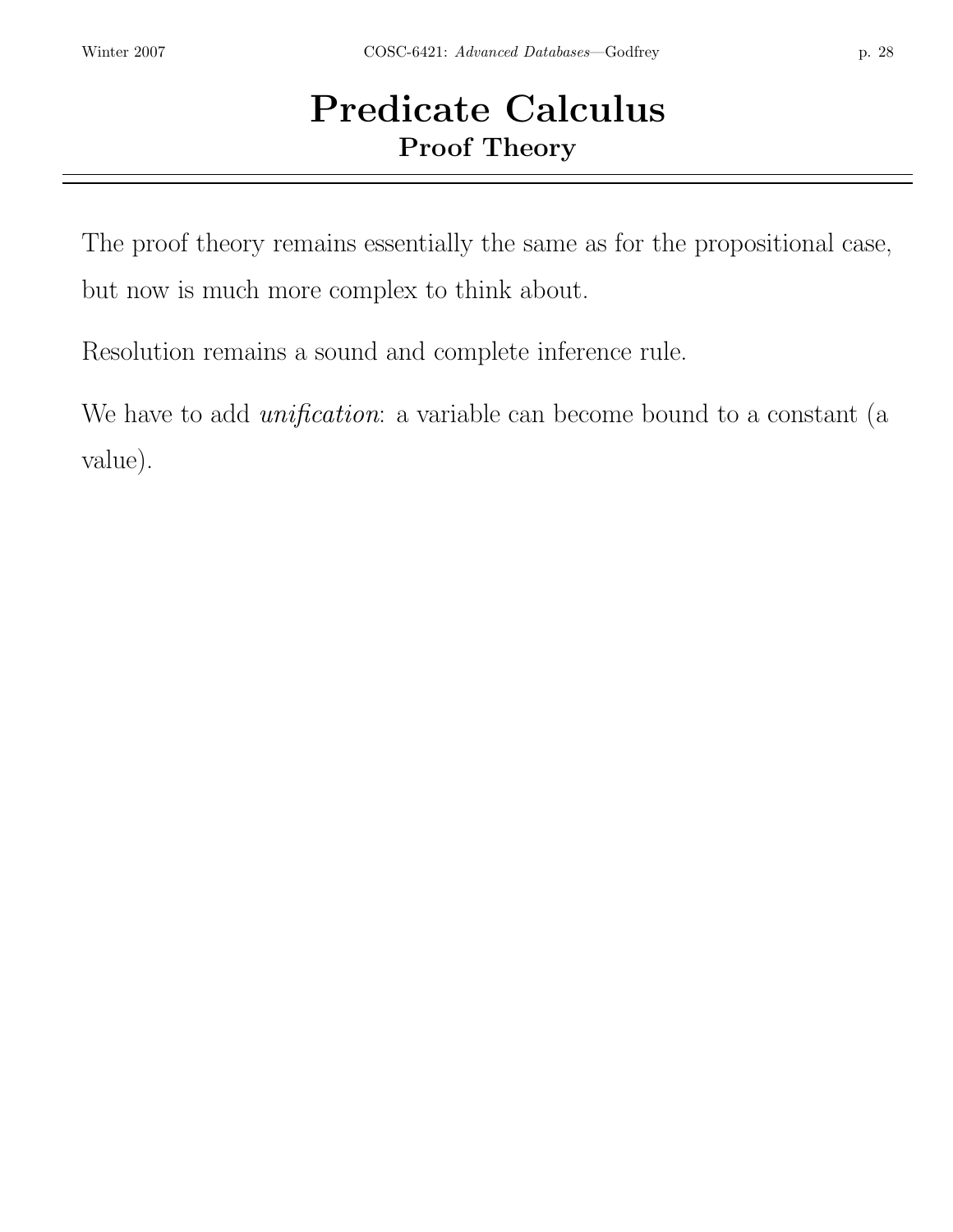## Grandparent Database Datalog

A simple Datalog database:

| grandmother $(GM, X) \leftarrow mother(GM, P)$ ,    |                         |
|-----------------------------------------------------|-------------------------|
|                                                     | parent $(P, X)$ .       |
| grandfather $(GF, X) \leftarrow$ father $(GF, P)$ , |                         |
|                                                     | parent $(P, X)$ .       |
| parent $(M, X) \leftarrow mother(M, X)$ .           |                         |
| parent $(F, X) \leftarrow father (F, X)$ .          |                         |
| mother (judith, parke).                             | father (blan, parke).   |
| mother (ruby, judith).                              | father (alvin, judith). |
| mother (lallage, blan).                             | father (albert, blan).  |
|                                                     |                         |

Two queries for the database:

$$
\leftarrow \text{grandmother } (G, \text{ parke}). \quad \leftarrow \text{grandmother (lallage, X)}.
$$
  
\n
$$
G = \text{ruby}; \quad X = \text{parke};
$$
  
\n
$$
G = \text{lallage}; \quad \text{no}
$$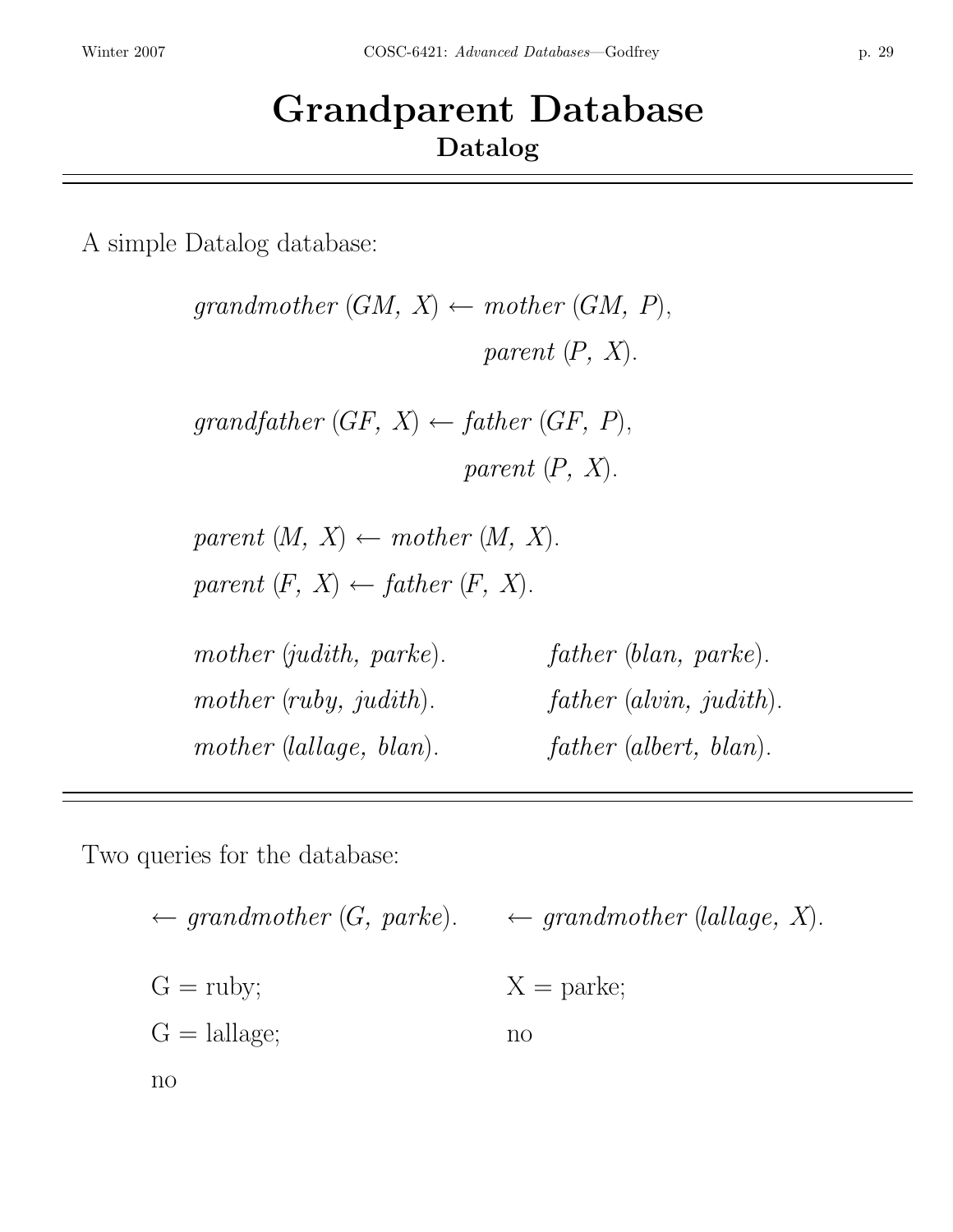## Siblings?

How would we write a rule for siblings?

$$
sibling (X, Y) \leftarrow parent (P, X),
$$
  
parent (P, Y),  

$$
X \neq Y.
$$

Brother? I.e., B is the brother of X.

*brother* (*B*, *X*) 
$$
\leftarrow
$$
 *parent* (*P*, *B*),  
*parent* (*P*, *X*),  
*male* (*B*),  
 $B \neq X$ .

Sister? I.e., S is the sister of X.

$$
sister (B, X) \leftarrow parent (P, B),
$$
  
parent (P, X),  
female (B),  

$$
B \neq X.
$$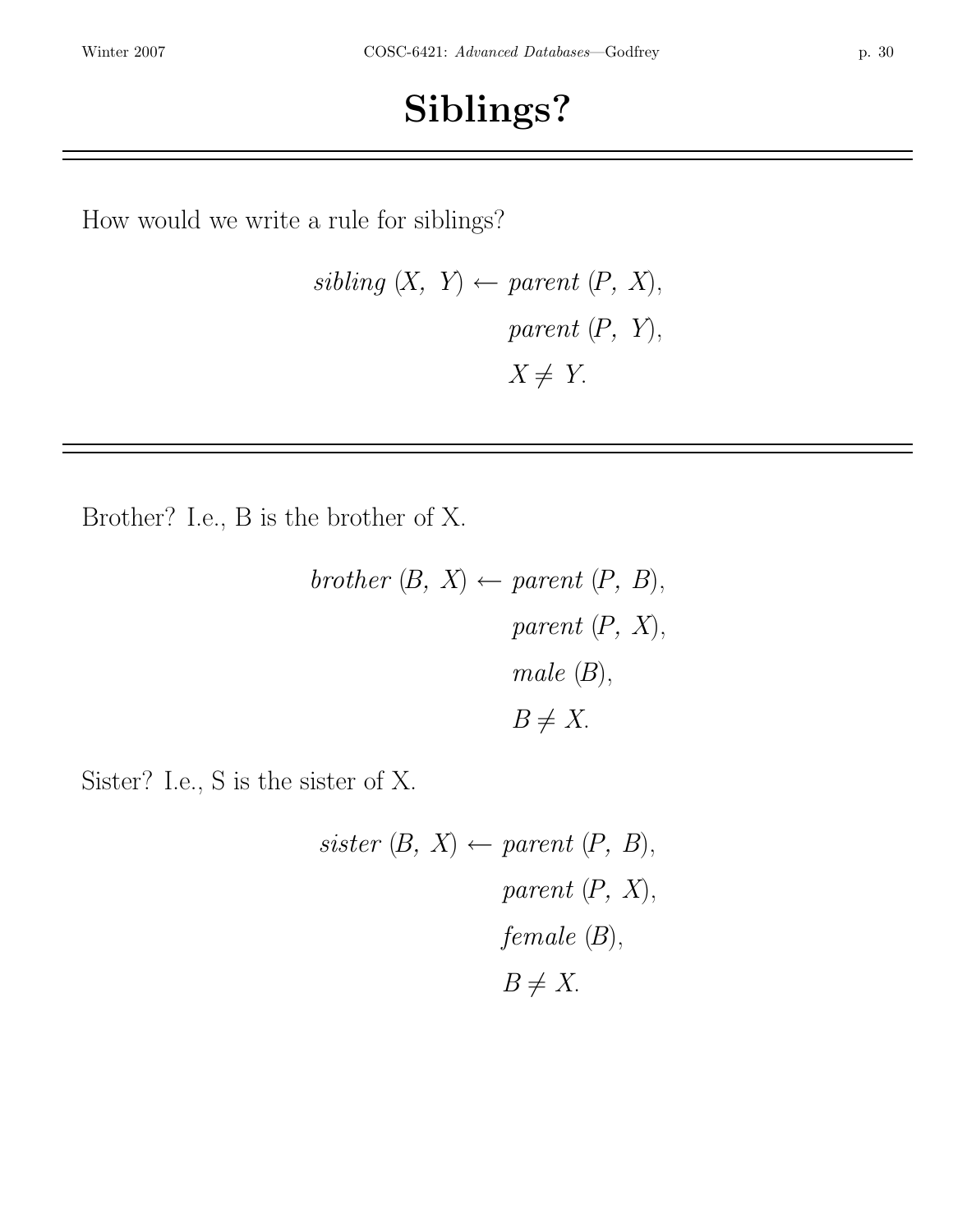## Ancestor? Recursion!

ancestor  $(A, X) \leftarrow parent (A, X)$ . ancestor  $(A, X) \leftarrow parent (A, B),$ ancestor  $(B, X)$ .

We have recursion in Datalog? Of course.

Nothing in our definitions forbids it.

And recursion is a very useful tool in defining rules and queries.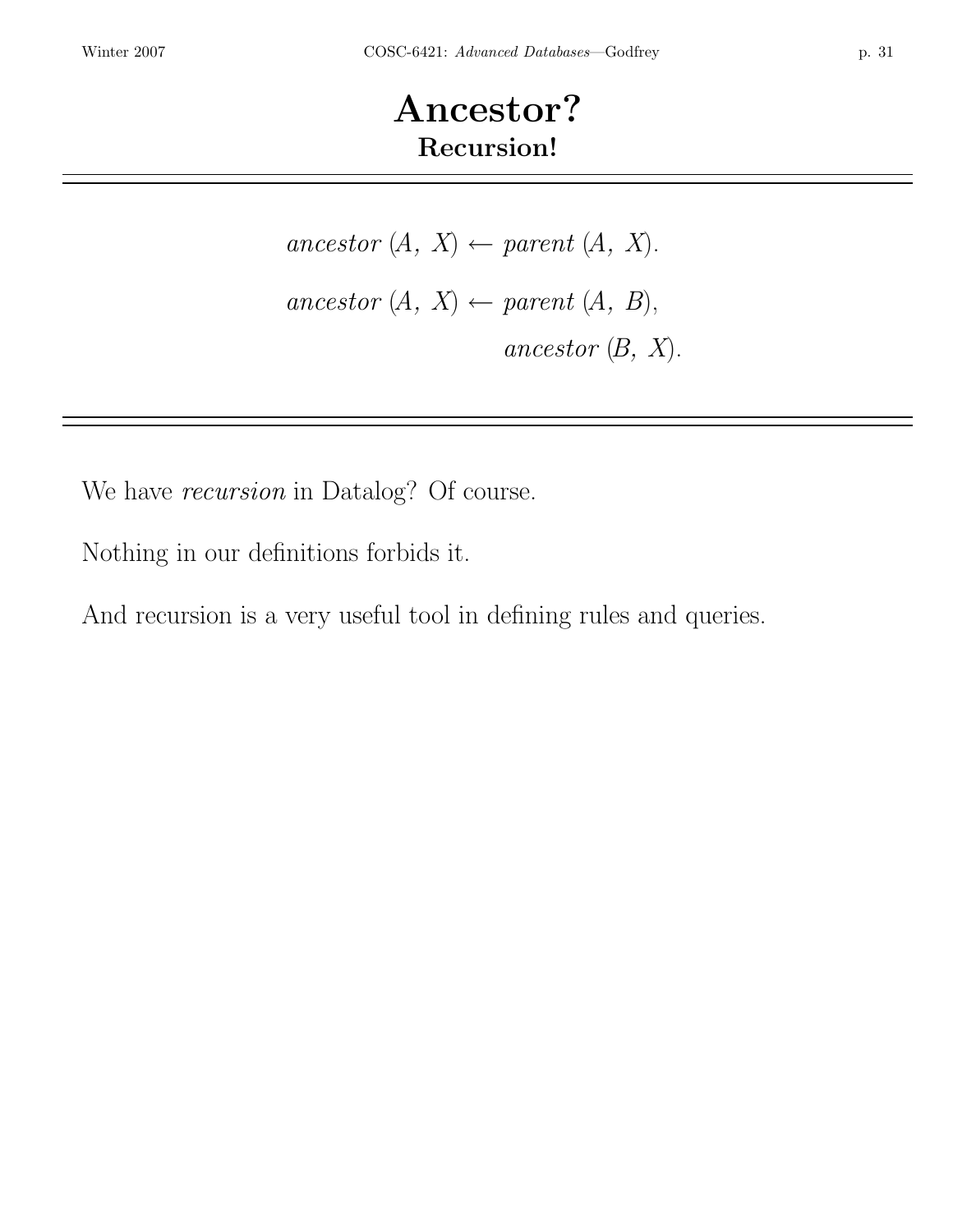## Cousin? Negation. . .

cousin  $(X, Y) \leftarrow parent(A, X),$ parent  $(B, Y)$ , sibling  $(A, B)$ .

Wait! Siblings are *not* cousins.

$$
cousin (X, Y) \leftarrow parent (A, X),
$$
  
parent (B, Y),  
 *sibling (A, B),*  
 **not** *sibling (X, Y).*

However, this is not Datalog. What is that "not"?

Adding negation to Datalog is going to be a challenge. . .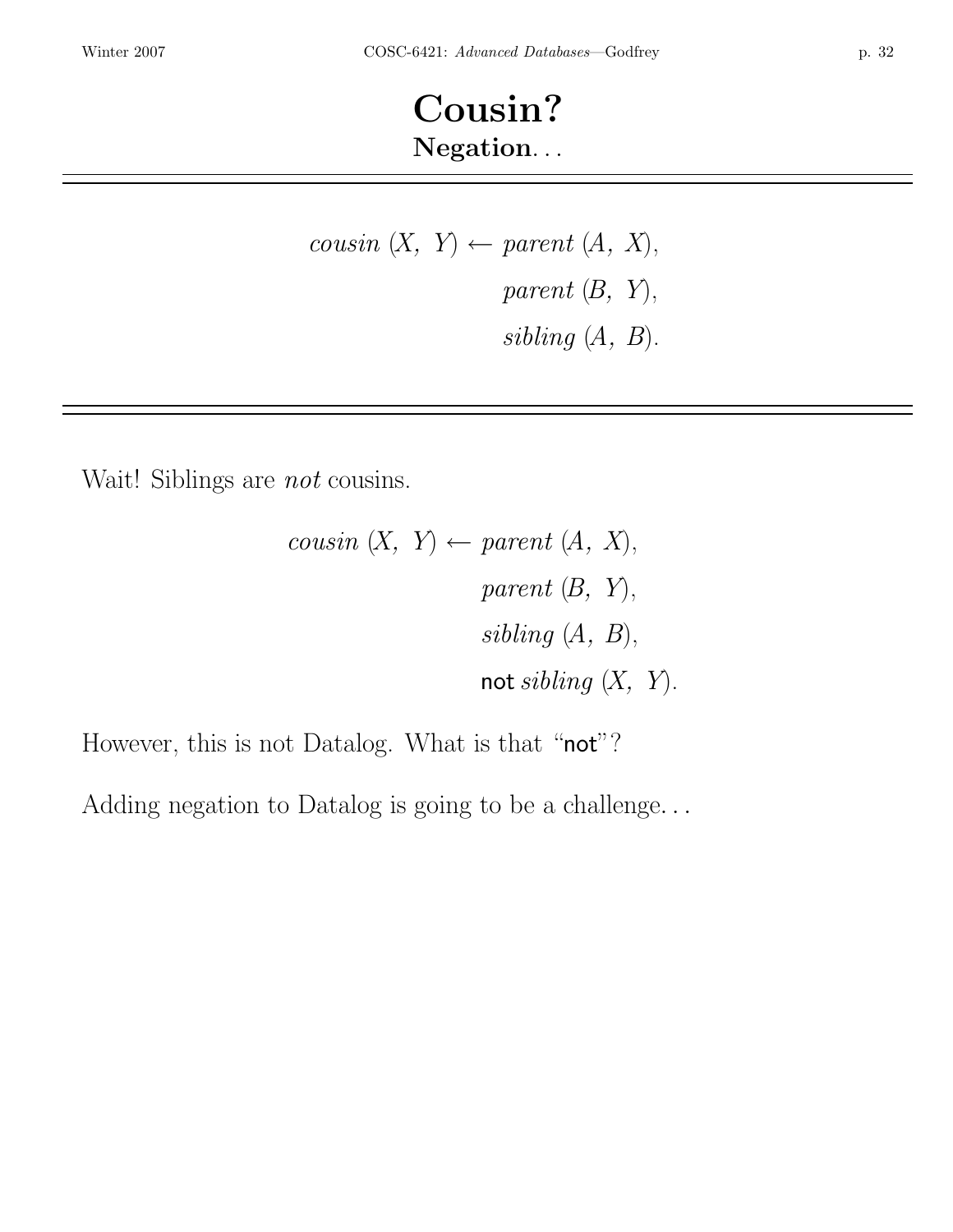## Inferring the Negative Datalog

Is there ever a Datalog program  $P$  and an atom a such that  $P \models \neg a$ ?

No! Recall the all-true interpretation is always a model of any Datalog database (DDB).

We pulled that trick so that *every* DDB is guaranteed to be consistent (that is, to have a model).

So how can we ask negative questions in Datalog?

E.g., Is parke not a student?

Can we?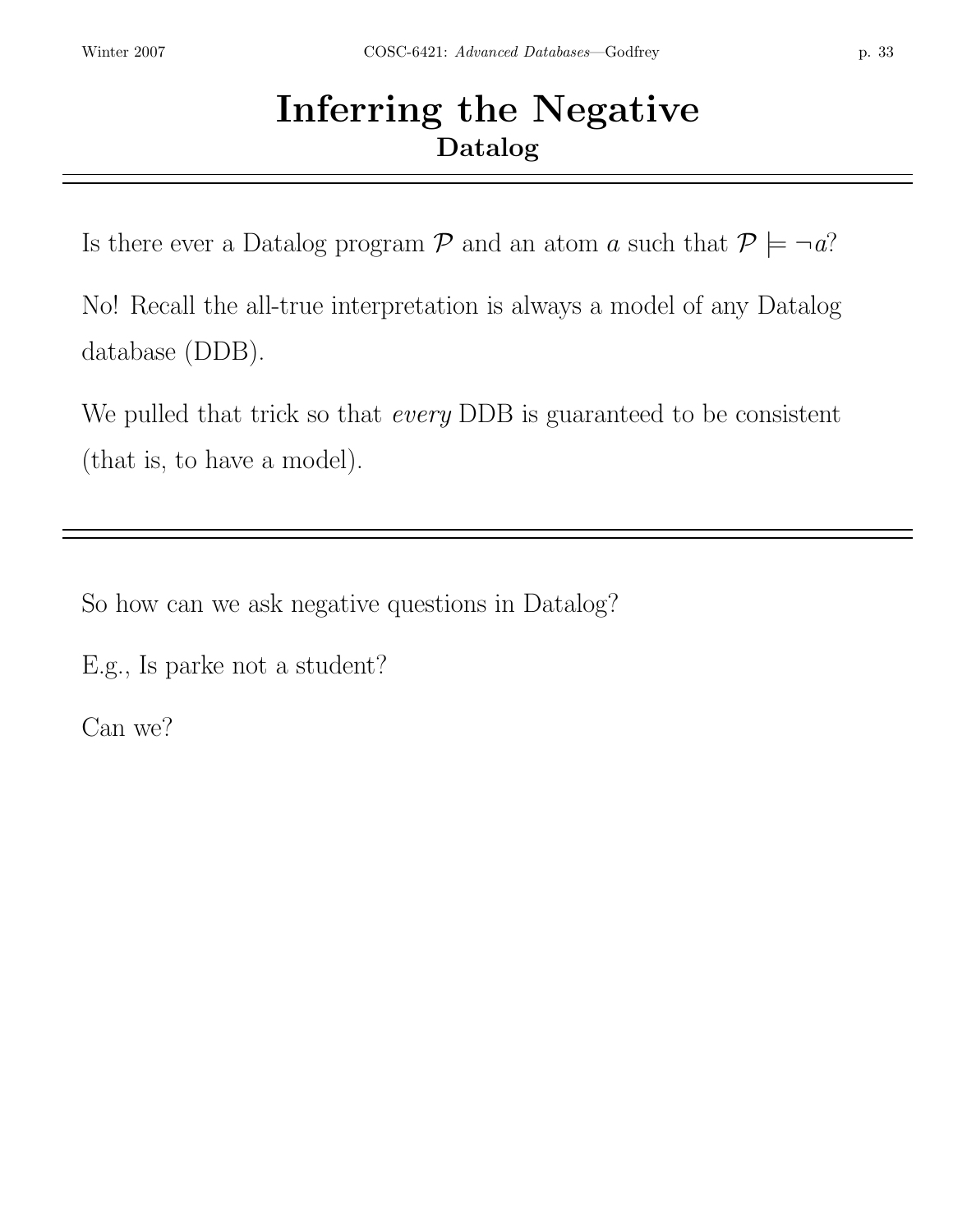## The Closed World Assumption (CWA) Datalog

#### Model-theoretic

Only accept the minimum model, M. If  $a \notin M$ , then say that  $\neg a$  is true (or equivalently, that  $a$  is  $false$ ).

#### Proof-theoretic

Negation-as-Finite-Failure (NAFF). If  $\mathcal{P} \not\vdash a$ , then say that  $\neg a$  is *true*.

NAFF is sound with respect to safe Prolog / Datalog, but it is not complete.

Full first-order predicate calculus is undecidable.

Okay. This allows negation in queries.

How about within programs themselves, like with cousin?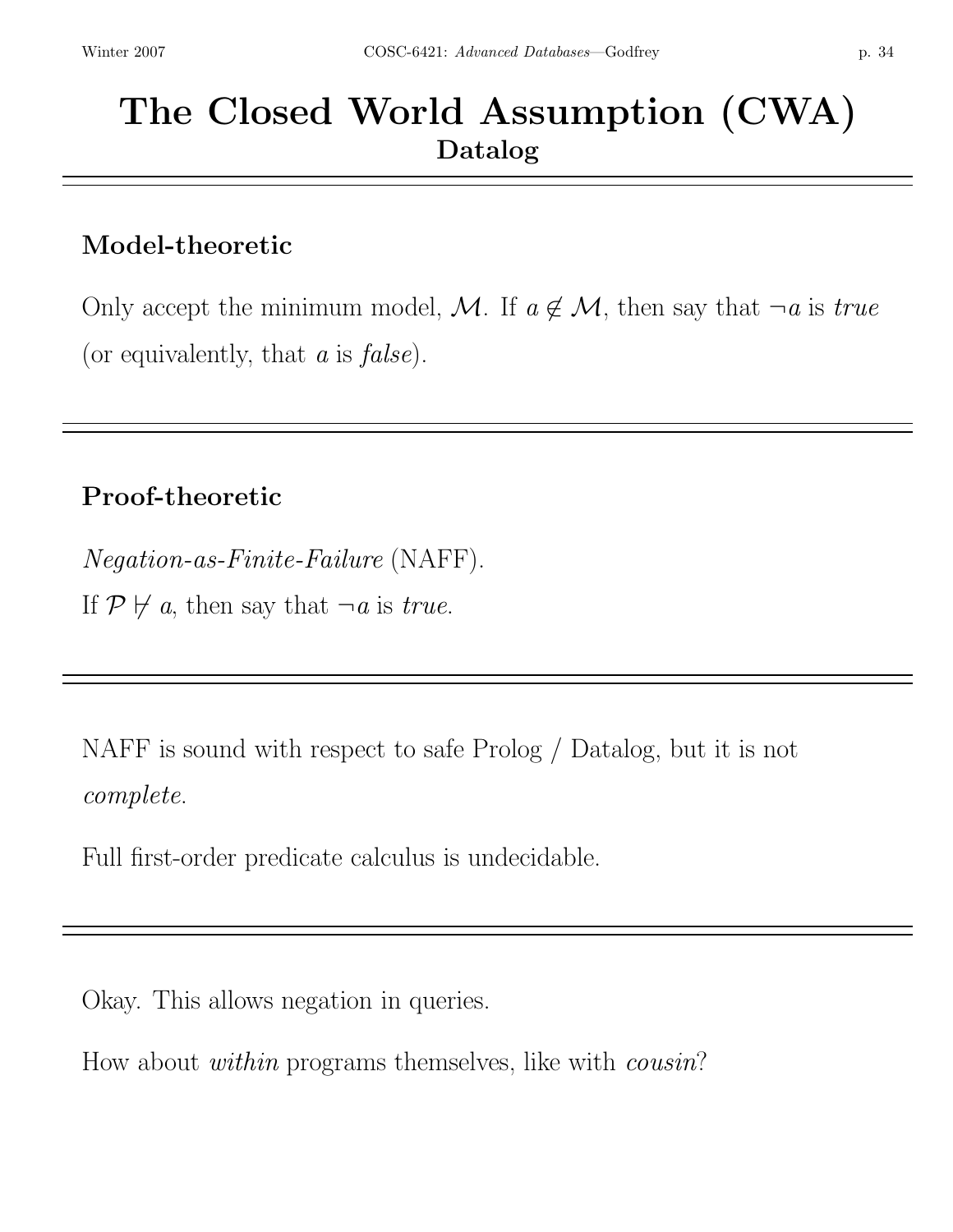# What does Datalog have that SQL doesn't?

- a clear semantics
- recursion (until recently!)
- is easier to write and think about  $(?)$